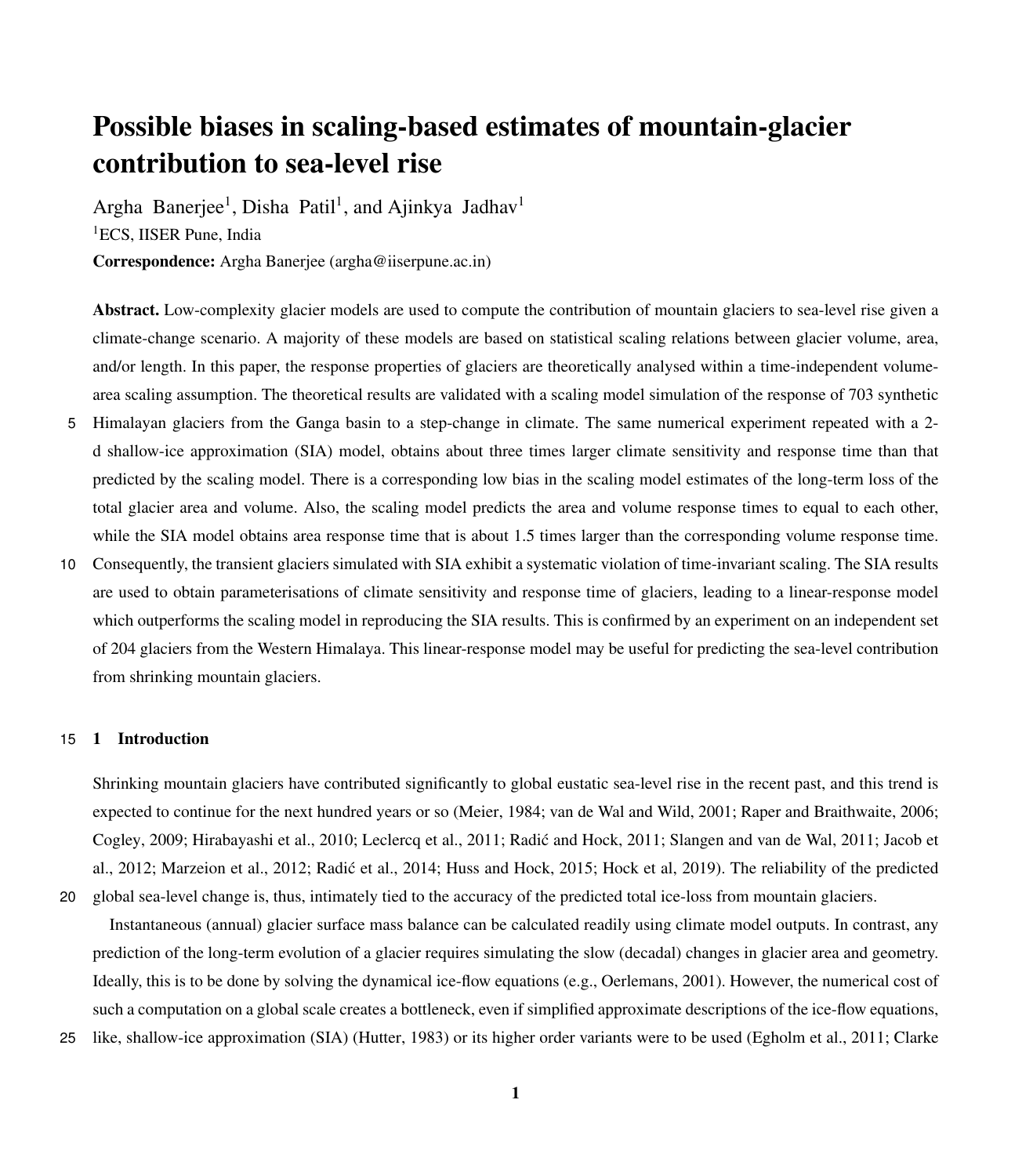[et al., 2015\)](#page-17-2). One-dimensional SIA-based modelling tools are promising developments in this regard [\(Maussion et al., 2019;](#page-17-3) [Zekollari et al., 2019;](#page-19-3) [Rounce et al., 2020\)](#page-19-4). The uncertainties associated with various input parameters, e.g., an uncertain glacier bedrock, limit the benefit of using the physically-based ice-flow models as well [\(Farinotti et al., 2016\)](#page-17-4).

Due to the above difficulties, the existing global-scale estimates of the contributions of shrinking mountain-glaciers to sea-

30 level rise mostly rely on low-dimensional approximate parameterisations of glacier dynamics [\(Radic et al., 2014\)](#page-18-6). The results ´ [f](#page-18-11)rom these simplified models provide critical inputs for assessing regional to global vulnerability to sea-level rise (e.g., [Kulp](#page-18-11) [and Strauss, 2019\)](#page-18-11). While some of these parameterisations are empirical prescriptions for adjusting the hypsometry of the transient glaciers [\(Raper and Braithwaite, 2006;](#page-19-1) [Huss et al., 2010;](#page-18-12) [Huss and Hock, 2015\)](#page-18-7), a majority of them are primarily based on a statistical volume-area (or volume-area-length) scaling relation. This volume-area scaling equation relates glacier

35 volume  $V$  to glacier area  $A$  as,

<span id="page-1-0"></span>
$$
V = cA^{\gamma},\tag{1}
$$

where,  $\gamma$  is a dimensionless scaling exponent, and c is a scale factor [\(Bahr et al., 2015\)](#page-17-5). This relation was established empirically (e.g., [Chen and Ohmura, 1990\)](#page-17-6), and subsequently proved using dimensional analysis [\(Bahr et al., 1997,](#page-17-7) [2015\)](#page-17-5). The derivation utilised the empirical sub-linear scaling of glacier width and ablation rate with the glacier length [\(Bahr, 1997\)](#page-17-8).

40 Theoretically, the scaling exponent  $\gamma$  is time-independent, and can be expressed as  $\gamma = 1 + \frac{m+1}{m+n+3}$  [\(Bahr et al., 2015\)](#page-17-5). Here,  $n$  is the power-law exponent of Glen's rheology of ice [\(Glen, 1955\)](#page-17-9), and  $m$  is the scaling exponent of ablation rate with glacier length [\(Bahr, 1997\)](#page-17-8). For an individual glacier, the scale-factor  $c$  captures the control of all the glacier-specific factors (except area) on its volume [\(Bahr et al., 2015\)](#page-17-5). There is no available theoretical prescription for obtaining the value of  $c$  for an arbitrary glacier. c may be calibrated for a particular glacier based on available independent measurements of area and volume during 45 an epoch, but its time dependence can be accessed only with a detailed model simulation [\(Bahr et al., 2015\)](#page-17-5).

For a large enough ensemble, glacier area typically spans a few orders of magnitude. However, the corresponding c values vary over a relatively restricted range [\(Bahr et al., 2015\)](#page-17-5). This allows an approximate statistical description of any set of glaciers using eq. [1,](#page-1-0) where a single best-fit c and a fixed  $\gamma$  is used [\(Bahr et al., 2015\)](#page-17-5). Such a best-fit scaling relation provides a fairly accurate estimate of the total ice volume of a large set of glaciers, but the corresponding predictions for the individual glaciers

50 have relatively large uncertainties [\(Bahr et al., 2015\)](#page-17-5). Note that there is no theoretical constraint for c to be time-independent for a given set of non-steady glaciers [\(Bahr et al., 2015\)](#page-17-5).

It is the above statistical interpretation of the scaling relation, where a best-fit time-invariant c and a constant  $\gamma$  is used to [d](#page-18-13)escribe an ensemble of glaciers, that is exploited in the scaling-based approximate models of glacier dynamics (e.g., Radić [et al., 2007\)](#page-18-13). Hereinafter, we refer to the class of models that are based on such an approach (e.g., [Radic et al., 2007\)](#page-18-13), as ´ 55 "scaling models". As the present study investigates the possibility of biases in scaling model predictions of the sea-level rise contribution of mountain glaciers, we restrict ourselves to the above statistical interpretation of the scaling relation.

The performance of scaling models in simulating the transient glacier response have previously been tested against various dynamical ice-flow models (e.g., SIA, higher order approximations, or Stokes' model) in one to three dimensions using both idealised (Radić et al., 2007; [Adhikari and Marshall, 2012\)](#page-17-10) and realistic geometries (Radić et al., 2008; [Farinotti and Huss,](#page-17-11)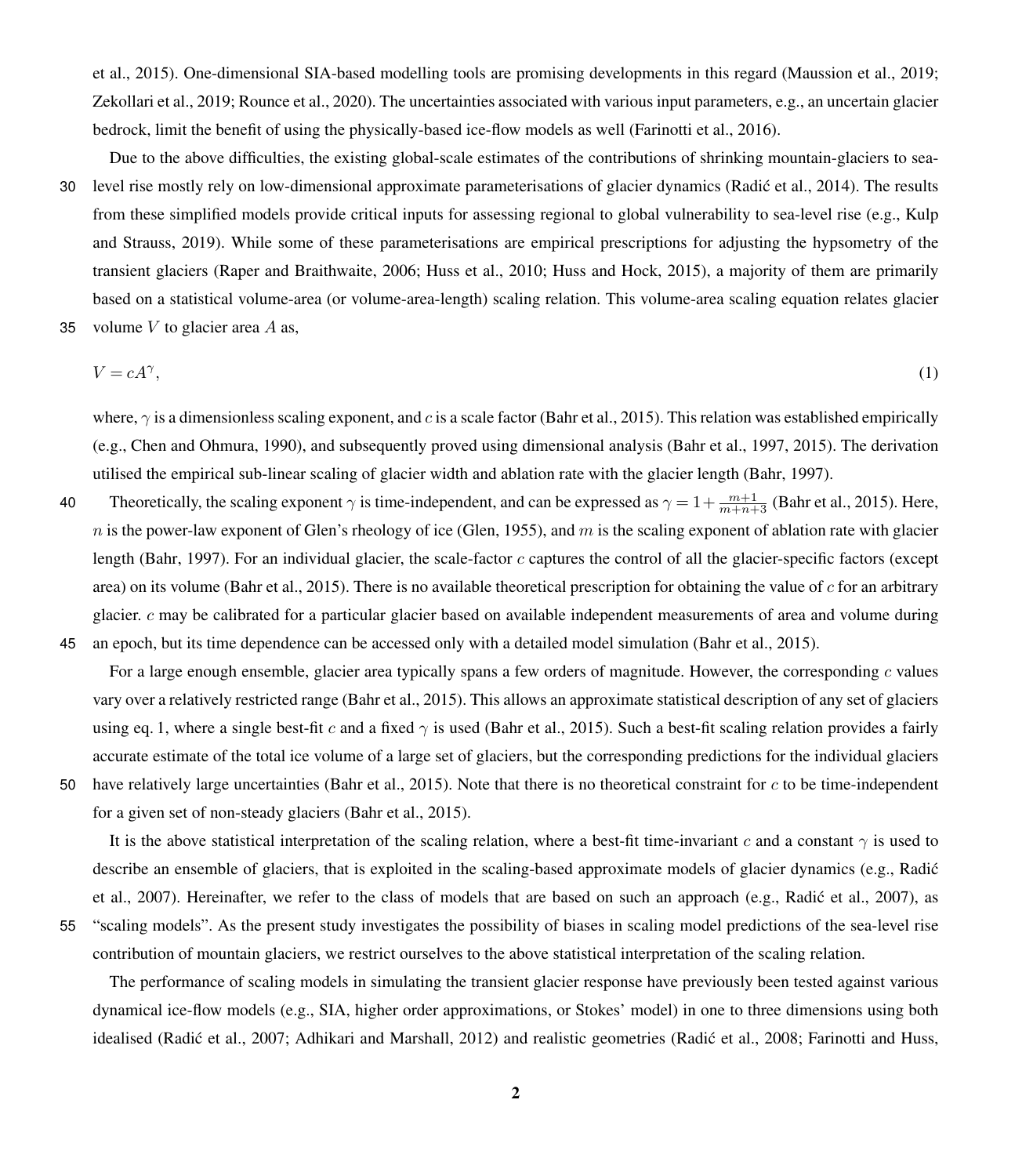- 60 [2013\)](#page-17-11). The uncertainties introduced by a scaling-model parameterisation of the evolution of glaciers with realistic geometries were considered by [Farinotti and Huss](#page-17-11) [\(2013\)](#page-17-11). The spirit of the present study is quite similar to that of [Farinotti and Huss](#page-17-11)  $(2013)$ , except that we are investigating the possible intrinsic biases of scaling models in a situation where the parameters  $(c<sub>c</sub>)$ and  $\gamma$ ) are known accurately. The specific objectives of the present study are,
	- 1. To obtain analytical predictions for climate sensitivity and response time of glaciers in a scaling model.
- 
- 65 2. To compare the climate sensitivity and response time of a large number of synthetic glaciers with realistic geometries, as obtained from a scaling model and a 2-d SIA model.
	- 3. To investigate the possibility of long-term biases in scaling model estimates of changes in glacier area and volume with respect to corresponding SIA results.
- 4. To find convenient parameterisations of glacier response properties obtained from the SIA simulations, and develop an 70 accurate linear-response model.

Note that the last objective involves a linear-response model which is a low-complexity model obtained in the limit of a relatively small deviation around a steady state (e.g., [Oerlemans, 2001\)](#page-18-9). To apply this model on a large number of glaciers, the response time and climate sensitivity need to be specified for each of them. A lack of accurate and numerically-convenient [p](#page-17-13)arameterisations of these dynamical properties may have limited their application [\(Harrison et al., 2001;](#page-17-12) [Lüthi, 2009;](#page-18-15) [Bach et](#page-17-13)

75 [al., 2019\)](#page-17-13). Here, we aim to obtain parameterisations of the glacier response properties using results from 2-d SIA simulations of a large ensemble of synthetic glaciers with realistic geometries.

The paper is organised as follows. First, we theoretically derive the glacier-response properties within a time-invariant scaling assumption (sect. 2.1 and 3.1). Then, we compare the performance of a representative scaling model (Radić et al., [2007\)](#page-18-13) with that of a 2-dimensional SIA model, in simulating the response of 703 idealised Himalayan glaciers in the Ganga

- 80 basin to a hypothetical step rise in equilibrium line altitude (ELA) (sect. 2.2 and 3.2). We use the response properties obtained from the scaling model to test the above analytical expressions for glaciers-response properties. The SIA results are used to obtain parameterisations for the linear-response properties of glaciers. The accuracy of the scaling model and a linear-response in reproducing the SIA-derived long-term loss of total glacier area and volume is assessed for the above 703 glaciers. The performance of the linear-response model is also tested for an independent set of 204 glaciers in the western Himalaya without
- 85 any further calibraton. We also discuss the applicability of the linear-response model for actual computation of future glacier loss for a set of transient glaciers forced by any arbitrary time-variation ELA (sect. 3.3).

# 2 Methods

# 2.1 Theoretical methods

For a theoretical analysis of the glacier-response properties implied by a scaling model, we consider a set of hypothetical 90 glaciers that are responding to a warming climate such that the volume-area scaling relation (eq. [1\)](#page-1-0) is valid, and  $c$  is a given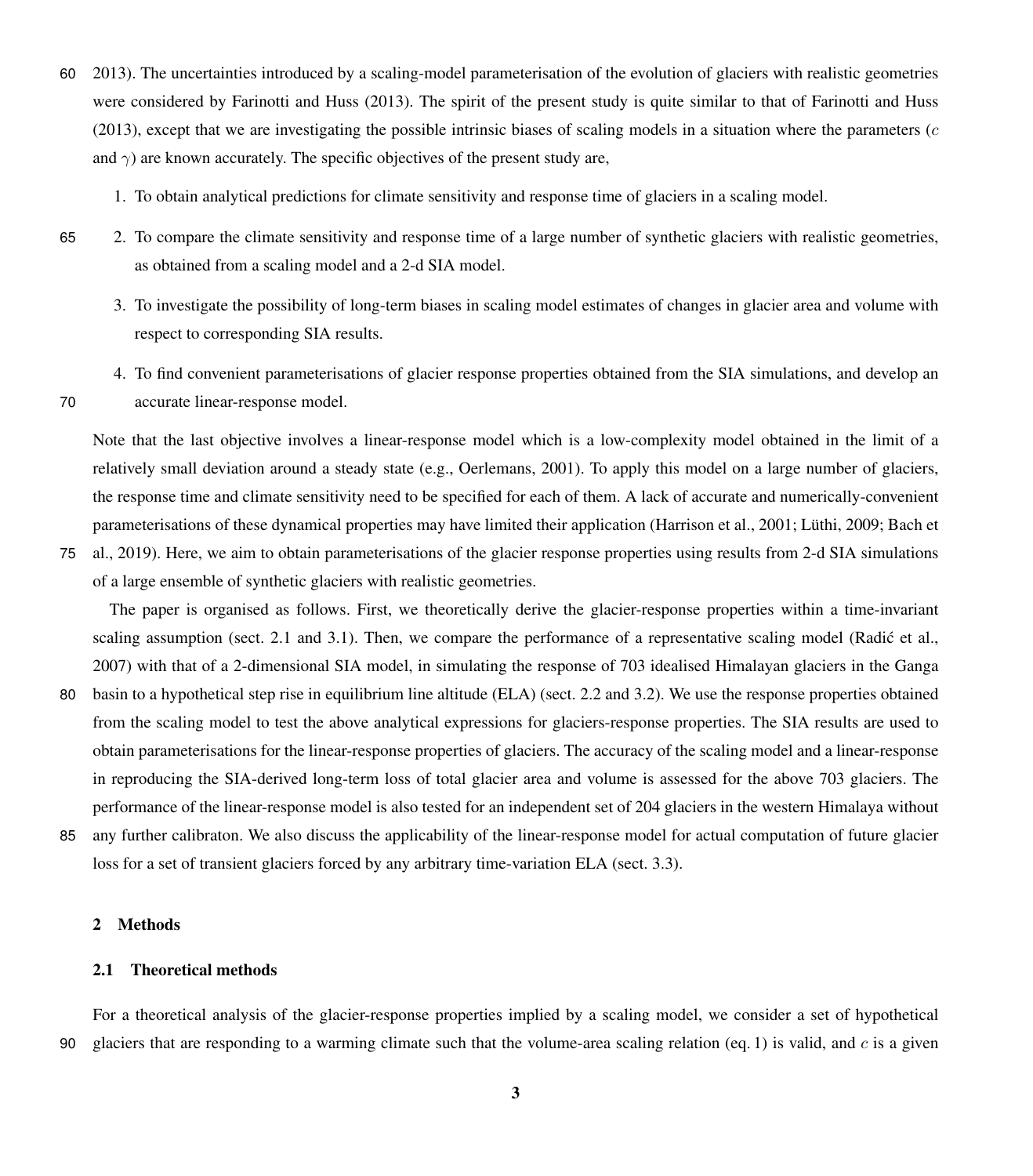<span id="page-3-1"></span>time-invariant constant. Then, the fractional changes in area and volume of these glaciers, in the limit of small changes, are related as follows.

$$
\Delta V \approx c\gamma A^{\gamma - 1} \Delta A = \gamma \frac{V}{A} \Delta A = \gamma h \Delta A,\tag{2}
$$

where,  $\Delta V$  and  $\Delta A$  are the changes in area and volume, and the mean ice thickness is  $h = V/A$ . The above equation is the 95 basis of the scaling models of glacier evolution (e.g., [Radic et al., 2007\)](#page-18-13). We have derived analytical expressions for glacier ´ response time and climate sensitivity starting from this equation, essentially following the line of arguments by [Harrison et al.](#page-17-12) [\(2001\)](#page-17-12).

## 2.2 Numerical methods

We simulated the response of an ensemble of synthetic clean glaciers with realistic geometries to a hypothetical step-change 100 in ELA using three different methods (scaling, SIA, and linear-response models). For this exercise, we considered all the 814 glaciers larger than 2 km<sup>2</sup> in the Ganga basin, the central Himalaya (Supplementary fig. S1). The ice-free bedrock for each [o](#page-17-14)f the glacier was obtained using available ice-thickness estimates [\(Kraaijenbrink et al., 2017\)](#page-18-16) and surface elevation [\(ASTER](#page-17-14) [GDEM, V003\)](#page-17-14). The following idealised elevation-dependent linear mass-balance profile was used,

<span id="page-3-0"></span>
$$
b(z) = Max\{\beta(z - E), b_0\}.\tag{3}
$$

- 105 Here,  $\beta$  is the balance gradient, z is the surface elevation, and E is the equilibrium-line altitude (ELA).  $b_0$  is a cutoff on maximum accumulation taken to be 1.0 m/yr. The choice of  $\beta$  is described later. In our mass-balance model, we neglected complicating factors like supraglacial debris cover and its effects on ablation, and the avalanche contribution to accumulation. Overall, the simulated glaciers can not be considered faithful copies of the actual Himalayan glaciers. Rather, they constituted an ensemble of synthetic glaciers with realistic geometries (e.g., [Farinotti and Huss, 2013\)](#page-17-11) to be used here for a comparative 110 study of the performance of the three models.
- 

## 2.2.1 A 2-d SIA model

The ice-flow dynamics was implemented within a two dimensional SIA [\(Hutter, 1983\)](#page-18-10) as a numerically efficient non-linear diffusion problem [\(Oerlemans, 2001\)](#page-18-9). While SIA may not be the best method for simulating valley glaciers due to its limitation in describing ice-flow influenced by longitudinal stresses and/or steep bedrock slopes [\(Le Meur et al., 2004\)](#page-18-17), there is enough

The value of Glen's flow-law exponent was assumed to be 3 (e.g., [Oerlemans, 2001\)](#page-18-9). For the sake of simplicity, we did not tune any of the model parameters to match the observed ice-thickness and/or flow velocity on any of these glaciers. The only 120 exception was ELA which was tuned to obtain the initial steady state as described below. In order to avoid possible dependence of the results on any specific choice of parameters, we picked the parameters related to mass balance and flow from random

<sup>115</sup> evidence in the literature that SIA does a reasonable job of describing both the steady and transient dynamics of valley glaciers (e.g., [Vieli and Gudmundsson, 2004;](#page-19-5) [Le Meur et al., 2004;](#page-18-17) [Radic et al., 2008\)](#page-18-14). The contribution of sliding to the flow was ´ neglected here for simplicity.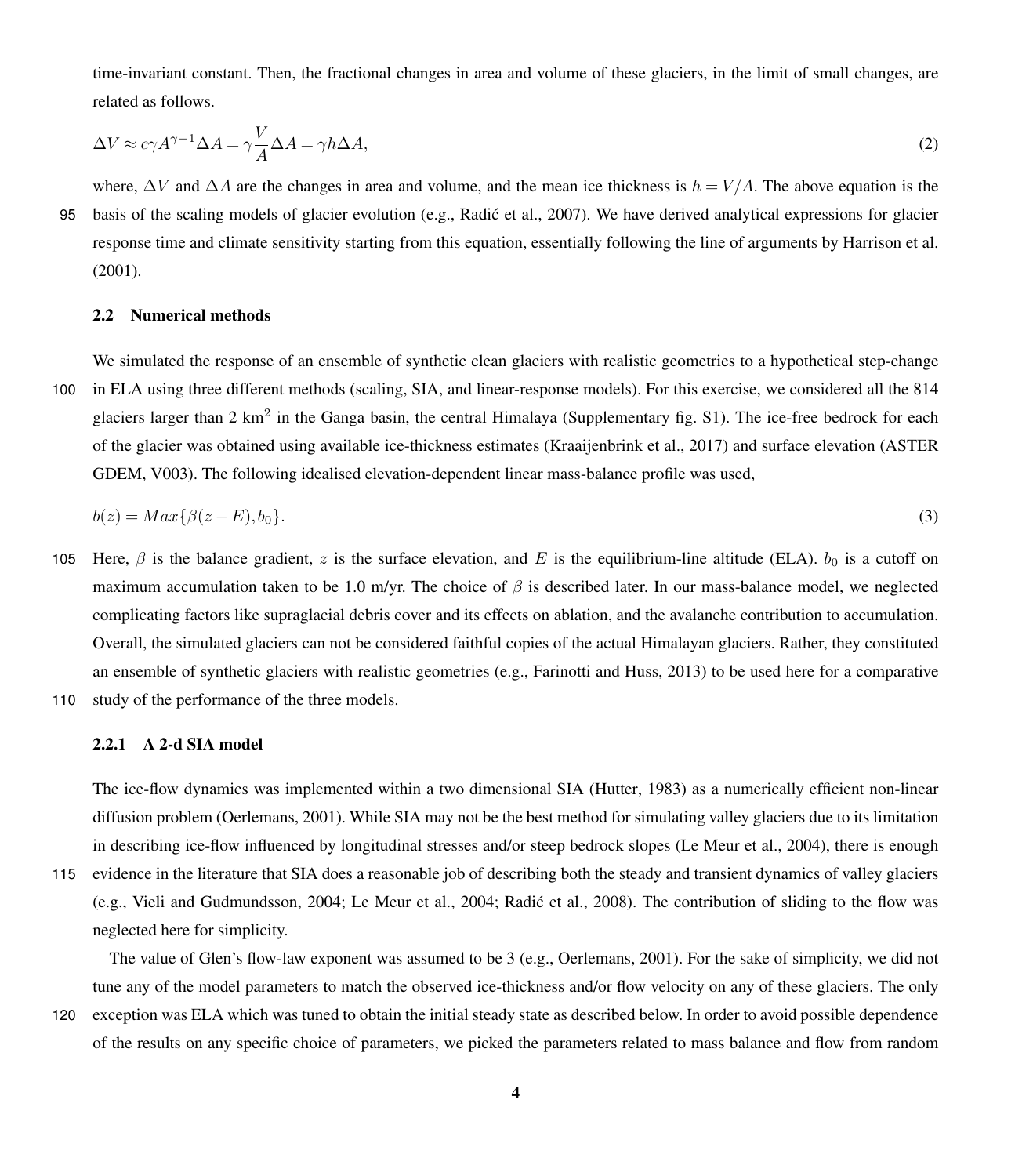distributions. The rate constant of Glen's law was picked randomly from the set  $\{0.5, 0.6, ..., 1.4, 1.5\} \times 10^{-24}$  Pa<sup>-3</sup>s<sup>-1</sup> for each of the glaciers. This range of values is comparable to those used to model mountain glaciers previously [\(Radic et al.,](#page-18-14) [2008\)](#page-18-14). The balance gradient  $\beta$  was also picked randomly from the set of values {0.005, 0.006, ..., 0.009, 0.010} yr<sup>-1</sup> for each 125 glacier. This range of  $\beta$ -values is comparable to the observed mass-balance gradients in the Himalaya (e.g., [Wagnon et al.,](#page-19-6) [2013\)](#page-19-6).

The model was integrated using a linearised implicit finite-difference scheme [\(Hindmarsh and Payne, 1996\)](#page-17-15), with a noslip boundary condition at the ice-bedrock interface and a no-flux boundary condition at the domain boundary. An iterative conjugate-gradient method was employed within the implicit scheme, with a spatial grid-size of  $100 \text{ m} \times 100 \text{ m}$  and time steps 130 [o](#page-18-18)f 0.01 years. To avoid the known problem of a possible violation of mass conservation in SIA on steep terrains [\(Jarosch et](#page-18-18) [al., 2013\)](#page-18-18), we smoothed the bedrock with a centrally-weighted  $3 \times 3$  moving-window averaging. In addition, conservation of ice was explicitly monitored by tracking the total accumulation and ablation on the glacier surface, and the ice flux out of the glacier boundary in the ablation zone. The cumulative net gain of ice matched the total ice in the domain to within one part per  $10^9$  at any time t. Only on three glaciers (out of the total of 814), a violation of conservation due to steep bedrock was 135 observed, and these three were not considered in our analysis (supplementary figure S2). One more glacier had to be removed where an erroneously mapped truncated tributary lead to an unrealistic piling up of ice (Supplementary fig. S2).

The SIA simulation was run starting with an empty bedrock, with the initial  $E$  being the median elevation. The simulation was continued until a steady state was reached. Subsequently, E was moved up or down, and the simulation was repeated, until the extent of the steady state was similar to the present glacier extent [\(RGI, 2017\)](#page-19-7) (Supplementary fig. S2). Once the desired 140 steady state was found (See supplementary fig. S3 for a few examples), the glaciers were perturbed by a 50 m step rise in ELA.

Subsequently, the annual values of area and volume were recorded for the next 1000 years (Supplementary fig. S4). The mean and standard deviation of the modelled ELA for these 810 glaciers were 5480 and 445 m, respectively.

Out of the total 810 simulated glaciers from the Ganga basin, on 98 glaciers the fractional change in glacier area at  $t = 1000$ was more than 50%, and these were excluded from the analysis. This was necessary as a linear-response model can only be

- 145 applied to glaciers with small relative changes [\(Oerlemans, 2001\)](#page-18-9). We confirmed that the nature of our results does not depend on the precise value of this cutoff (Supplementary fig. S6). An additional 9 glaciers had response time larger than 500 years and they were removed. This was done to avoid a possible overestimation of the response time whenever its magnitude was comparable to or larger than the total simulation period of 1000 years (supplementary fig. S7). The removal of these 9 glaciers led to a reduction in the number (total area) of simulated glaciers by only  $\sim 1\%$ ( $\sim 2\%$ ).
- 150 Finally, we were left with an ensemble of 703 synthetic Himalayan glaciers (Supplementary fig. S1), with area in the range of  $2.2-156.0$  km<sup>2</sup> (a median value  $5.5$  km<sup>2</sup>). The steady glaciers modelled with SIA had, on the average, 1.25 times larger area [a](#page-18-16)nd 1.66 times larger ice-thickness (supplementary figs. S3, S8) compared to the corresponding estimates of [Kraaijenbrink et](#page-18-16) [al.](#page-18-16) [\(2017\)](#page-18-16). The higher thickness of the modelled glaciers can be ascribed to a larger modelled area, a steady mass balance, and an uncalibrated SIA model. The total area and volume of these 703 synthetic glaciers were 6865 km<sup>2</sup> and 847 km<sup>3</sup>, respectively.
- 155 This set covered 86% of the total 810 glaciers number-wise, and 89% area-wise. The distributions of glacier area and mean slope for the two sets of 810 and 703 synthetic glaciers are shown in supplementary fig. S8.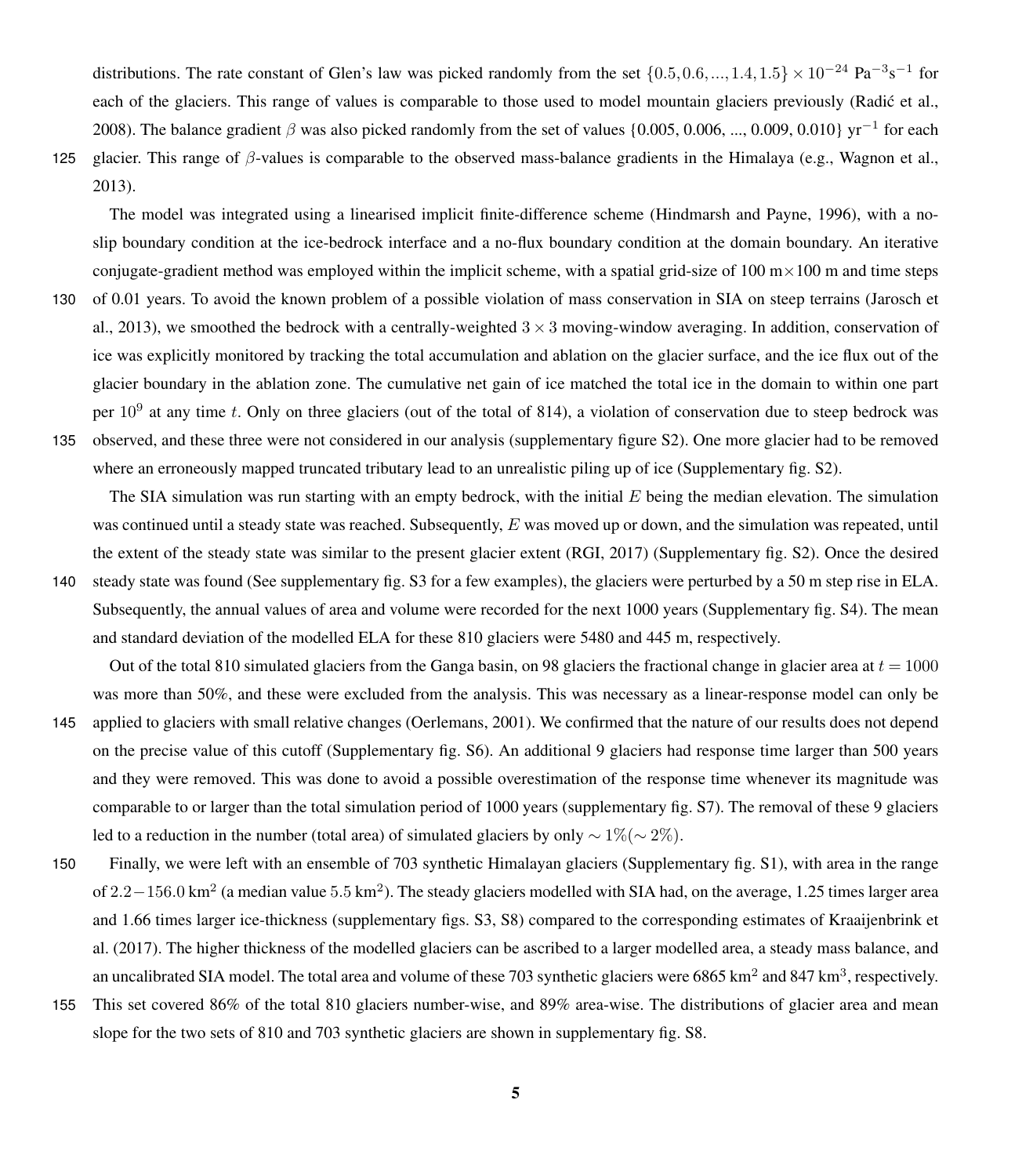## 2.2.2 Scaling model

The response of the above set of 703 steady-state glaciers to a 50 m instantaneous rise in ELA was also computed with a scaling model (Radić et al., 2007). The SIA-derived initial steady-state volume, area, and hypsometry (with the bin size of 25

- 160 m) for each of the glaciers were used as the starting point. For any of the modelled glaciers, the scaling and SIA models used the same mass-balance parameters. At any time t during the evolution, the mass-balance function (eq[.3\)](#page-3-0) was summed over the instantaneous glacier hypsometry to obtain the net volume loss for that time step. The corresponding area loss was then obtained using Eq. [2.](#page-3-1) The reduction in the area was assumed to have taken place in the lowest elevation band/s of each glacier [\(Radic et al., 2007\)](#page-18-13). The scaling exponent was fixed at  $\gamma = 1.286$  because of the assumed linear mass-balance profiles of the
- 165 simulated glaciers (i.e.,  $m = 1$ ). The annual-resolution time series of area and volume were recorded for 1000 years for each of the glaciers.

#### 2.2.3 Glacier response properties

For each of the 703 glaciers, the time series of volume and area as obtained using the SIA and scaling models, were separately fitted to linear-response forms (e.g., eq. [9](#page-7-0) below) to obtain the corresponding best-fit values of the four linear-response 170 parameters (the climate sensitivities and the response times of area and volume) for each of them (supplementary fig. S4).

- Please note that applying a step change in ELA to a steady-state glacier to obtain the step-response function is a standard prescription for obtaining glacier response properties [\(Oerlemans, 2001;](#page-18-9) [Vieli and Gudmundsson, 2004;](#page-19-5) [Harrison et al., 2001;](#page-17-12) [Bach et al., 2019\)](#page-17-13). Within a linear-response assumption, the step-responses of volume and area have an exponential form (e.g., eq. [9](#page-7-0) below). The asymptotic exponential decay time is the response time of the glacier, and the asymptotic magnitude
- 175 of the decay is the climate sensitivity. Because of the deviations of the simulated response from a pure exponential decay (supplementary fig.  $S$ 4), the best-fit response time may be slightly different from the *e*-folding time, which has been used in some of the previous studies (e.g., [Vieli and Gudmundsson, 2004;](#page-19-5) [Bach et al., 2019\)](#page-17-13). However, we take the best-fit asymptotic decay time to be the response time. By definition, it minimises the deviation between the predictions of the SIA and linearresponse models, and thus, improves the performance of the latter in reproducing SIA results to some extent. We confirm that 180 the difference between the above two definitions of the response time is small.
	- The best-fit linear-response properties obtained from the scaling model results for the 703 glaciers were used to verify the corresponding theoretical expressions obtained from scaling theory (eqs. [8,](#page-7-1) [11,](#page-7-2) [12,](#page-8-0) [13](#page-8-1) below). On the other hand, the best-fit response times and climate sensitivities obtained from the SIA simulations of the 703 glaciers were used to fit for empirical relations that are motivated by the corresponding expressions derived from the scaling theory. All the above fits were performed
- 185 in log-log scale, and  $R^2$  of the fits were noted.

#### 2.2.4 A linear-response model

The best-fit empirical parameterisations for climate sensitivity and response time obtained by fitting the SIA results, were used to obtain a linear-response model. This model was applied to simulate the response of the above 703 synthetic Himalayan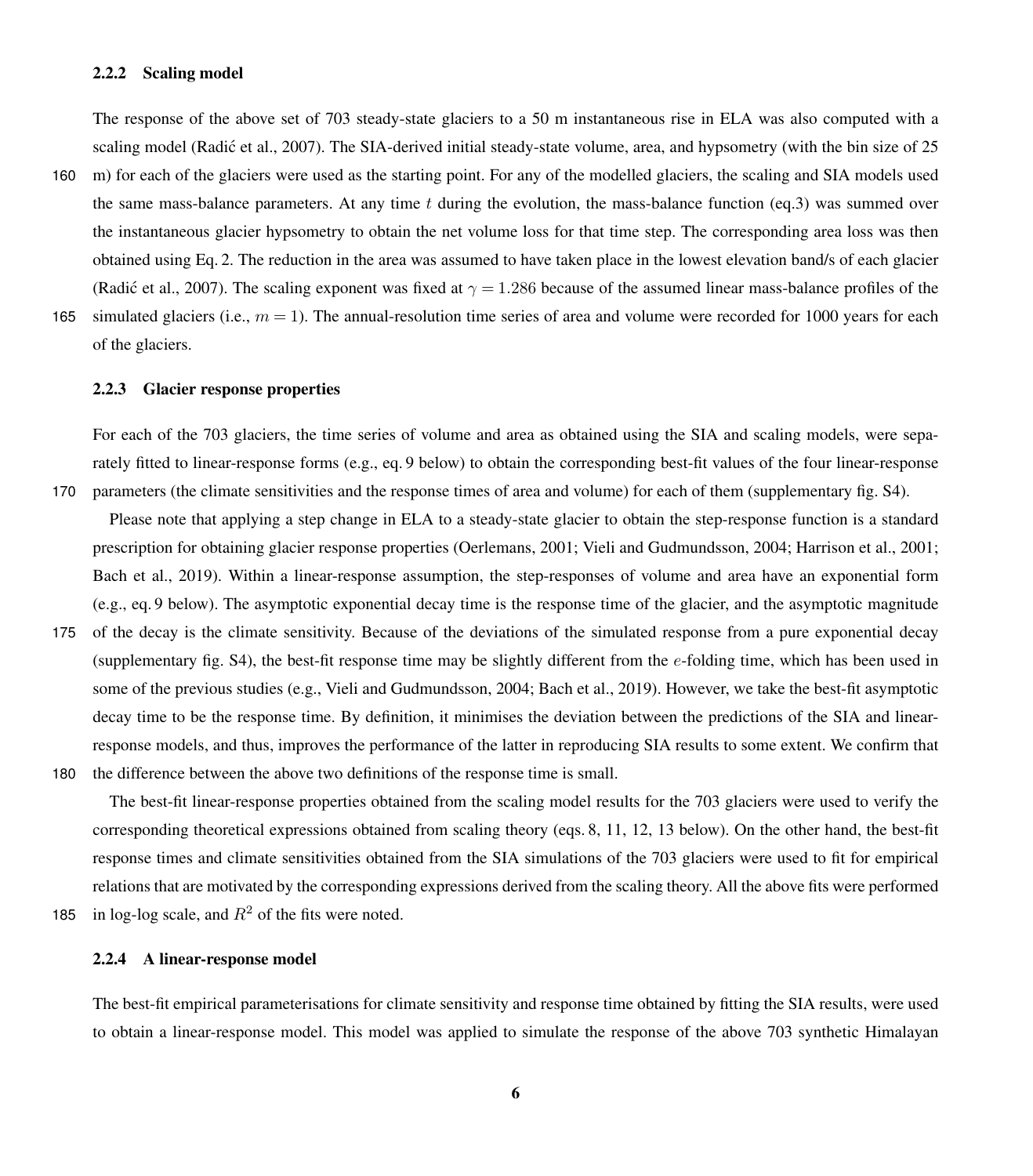glaciers to a 50 m step-change in ELA at  $t = 0$ . To assess the uncertainty of the linear-response model output, a random

190 Gaussian noise were added to the best-fit empirical parameters to generate an ensemble of 100 independent linear-response model outputs. The standard deviation of this added Gaussian noise for a given fit parameter was set equal to standard error of that parameter.

To test the applicability of the above linear-response model that was calibrated using SIA results for the 703 central Himalayan glaciers, the model was applied to a different set of 204 glaciers from the western Himalaya without any further

195 calibration. For these western Himalayan glaciers, SIA and scaling model simulations were also performed following the same procedures as detailed above. The time series of total area and volume of these 204 western Himalayan glaciers obtained using the three different models were then compared.

# 3 Results and Discussions

#### 3.1 Theoretical results

200 Below, we derive some relevant consequences of the time-invariant scaling assumption, including expressions for the climate sensitivity and response time of area and volume. These results are expected to be generally valid for all scaling models that are based on eq. [2.](#page-3-1)

#### 3.1.1 The rates of area and volume change

<span id="page-6-0"></span>Eq. [2,](#page-3-1) which was derived from eq. [1](#page-1-0) assuming a time-independent  $c$ , implies,

$$
205 \quad \dot{V} = \gamma c A^{\gamma - 1} \dot{A} = \gamma h \dot{A}.\tag{4}
$$

Here,  $\dot{V}$  and  $\dot{A}$  denote the corresponding rates of change of glacier volume and area, respectively. If the net specific balance is δb (in m/yr), then the annual rate of volume loss  $\dot{V} = δbA$ . This, together with eq. [4,](#page-6-0) implies,

<span id="page-6-1"></span>
$$
\dot{A} = \frac{\delta b}{\gamma h} A \tag{5}
$$
\n
$$
\delta b \Big|_{A^2 = \gamma} \tag{6}
$$

$$
= \frac{\partial}{\partial c} A^{2-\gamma}.
$$
 (6)

210 Thus, in the scaling models the rate of change of area scales with glacier area with an exponent  $(2 - \gamma)$ . This is consistent with empirical observations for real glaciers as well [\(Banerjee and Kumari, 2019\)](#page-17-16). As the scale factor  $\frac{\delta b}{\gamma c}$  in the right-hand side (RHS) of eq. [5](#page-6-1) is proportional to the net specific mass balance, this may be a convenient way of obtaining mean regional thinning rates from relatively straightforward remote-sensing measurements of the rate of area change. However, the accuracy of this relation is contingent on the validity of the assumption of a time-independent  $c$ .

#### 215 3.1.2 Area response time

To compute the area response time, let us consider a constant perturbation, i.e., a step change in ELA applied to a steady glacier for time  $t \ge 0$  (e.g., [Oerlemans, 2001\)](#page-18-9). Let's denote the corresponding instantaneous net negative balance at  $t = 0$  by  $\delta b_0 A$ , the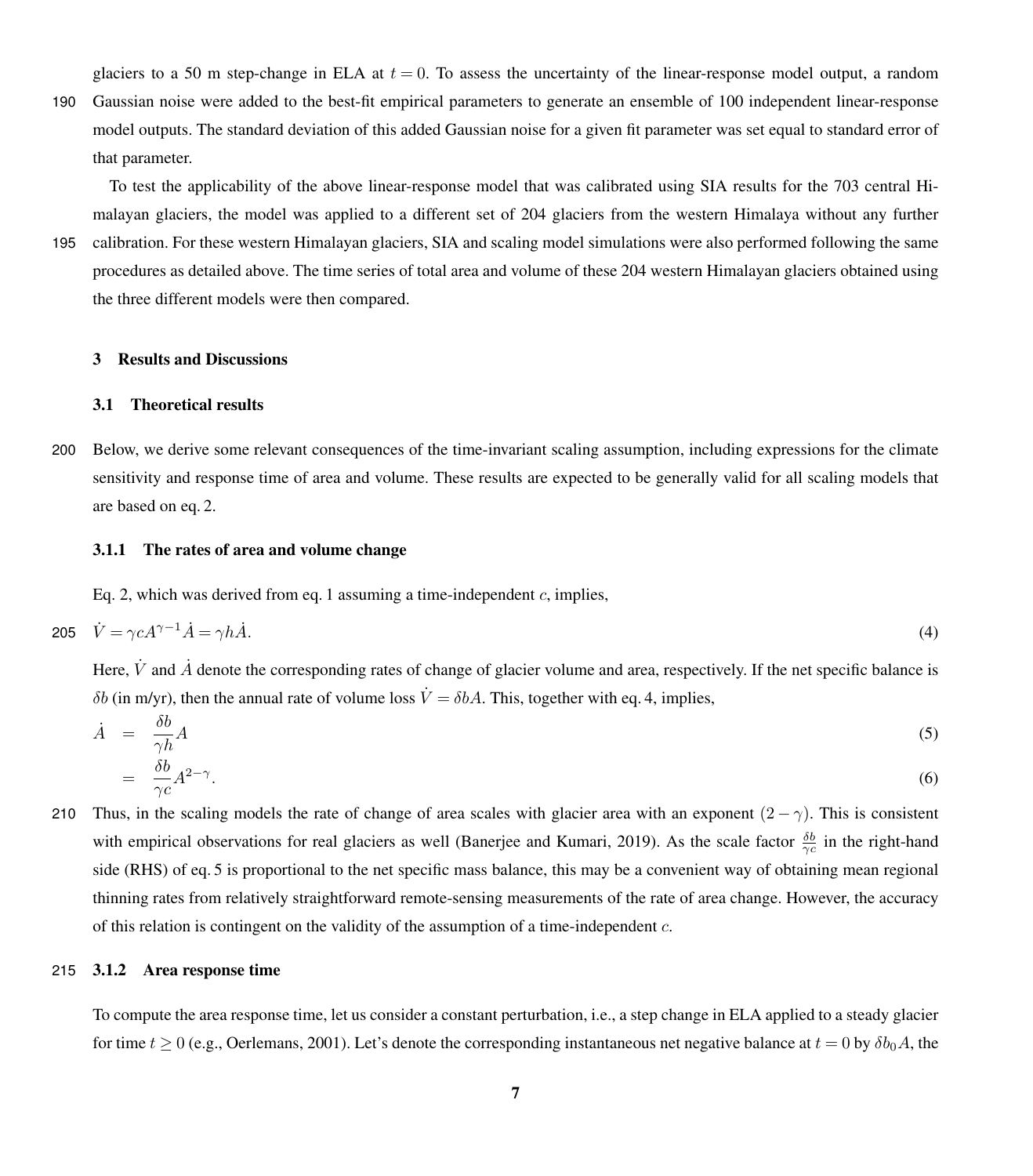<span id="page-7-3"></span>asymptotic ( $t \to \infty$ ) shrinkage of glacier area by  $\Delta A_{\infty} \equiv A(0) - A(t \to \infty)$ , and that of ice volume by  $\Delta V_{\infty}$ . Then, we have [\(Harrison et al., 2001\)](#page-17-12),

$$
220 \quad \Delta A_{\infty} b_t + \beta \Delta V_{\infty} \approx -\delta b_0 A. \tag{7}
$$

Here,  $b_t$  is the ablation rate near the terminus. The area response time of the glacier can be expressed as  $\tau_A \approx \Delta A_\infty / \dot{A}$ . Therefore, using the above expressions for  $\dot{A}$  (Eq. [5\)](#page-6-1) and  $\Delta A_{\infty}$  (Eq. [7\)](#page-7-3), we obtain,

<span id="page-7-1"></span>
$$
\tau_A = -\left(\frac{b_t}{\gamma h} + \beta\right)^{-1} \equiv \tau^*.\tag{8}
$$

Here, the symbol  $\tau^*$  is a convenient shorthand notation for the time scale  $-(\frac{b_t}{\gamma h}+\beta)^{-1}$ . In the above derivation,  $\Delta V_{\infty}$  that 225 appears in eq. [7](#page-7-3) is eliminated with the help of eq. [2.](#page-3-1) Eq. [8](#page-7-1) is comparable with the expression of area response time as given by [Harrison et al.](#page-17-12) [\(2001\)](#page-17-12), or [Lüthi](#page-18-15) [\(2009\)](#page-18-15).

#### 3.1.3 Volume response time

<span id="page-7-0"></span>The instantaneous change in volume ( $\Delta V(t)$ ) for a steady glacier perturbed by a small step change in ELA at  $t = 0$  is given by,

$$
\Delta V(t) = \Delta V_{\infty} (1 - e^{-t/\tau_v}),\tag{9}
$$

where,  $\tau_v$  is the volume response time and  $\Delta V_{\infty}$  is the volume sensitivity (e.g., [Lüthi, 2009\)](#page-18-15). Now,  $V(t)$ ,  $V(0)$ , and  $V(t \to \infty)$ appearing in eq. [9](#page-7-0) can be expressed in terms of  $A(t)$ ,  $A(0)$ , and  $A(t \to \infty)$ , respectively, with the help of corresponding scaling relations (eq. [1\)](#page-1-0). This, in the limit of a small fractional changes in area, yields,

<span id="page-7-2"></span>
$$
\Delta A(t) = \Delta A_{\infty} (1 - e^{-t/\tau_v}). \tag{10}
$$

235 Comparing the above two equations, and using eq. [8](#page-7-1) one obtains,

$$
\tau_A = \tau_V = \tau^*.\tag{11}
$$

This implies that all scaling models implicitly assume the area and volume response times of a glacier to be equal to each other. However, it is known that for mountain glaciers area response time is larger than the volume response time within a SIA model [\(Oerlemans, 2001;](#page-18-9) [Vieli and Gudmundsson, 2004\)](#page-19-5). Therefore, the assumed equality of the two response times in scaling 240 models (eq. [11\)](#page-7-2) contradicts the existing SIA results. This is an intrinsic bias that is present in any scaling model.

After a step change in ELA, as the ablation zone shrinks, the initial net negative balance of a glacier gradually decays to zero over a period determined by the corresponding response time. A longer area response time in SIA implies that this reduction in the ablation zone is slower here than that in a scaling model. A corresponding feedback of a larger ablation zone on the net mass balance should then lead to a higher long-term volume loss in a SIA model than that in a scaling model. This indicates the

245 possibility of a low bias in scaling model estimates of the climate sensitivity of volume, or equivalently, that in the long-term changes in glacier volume due to any rise in ELA.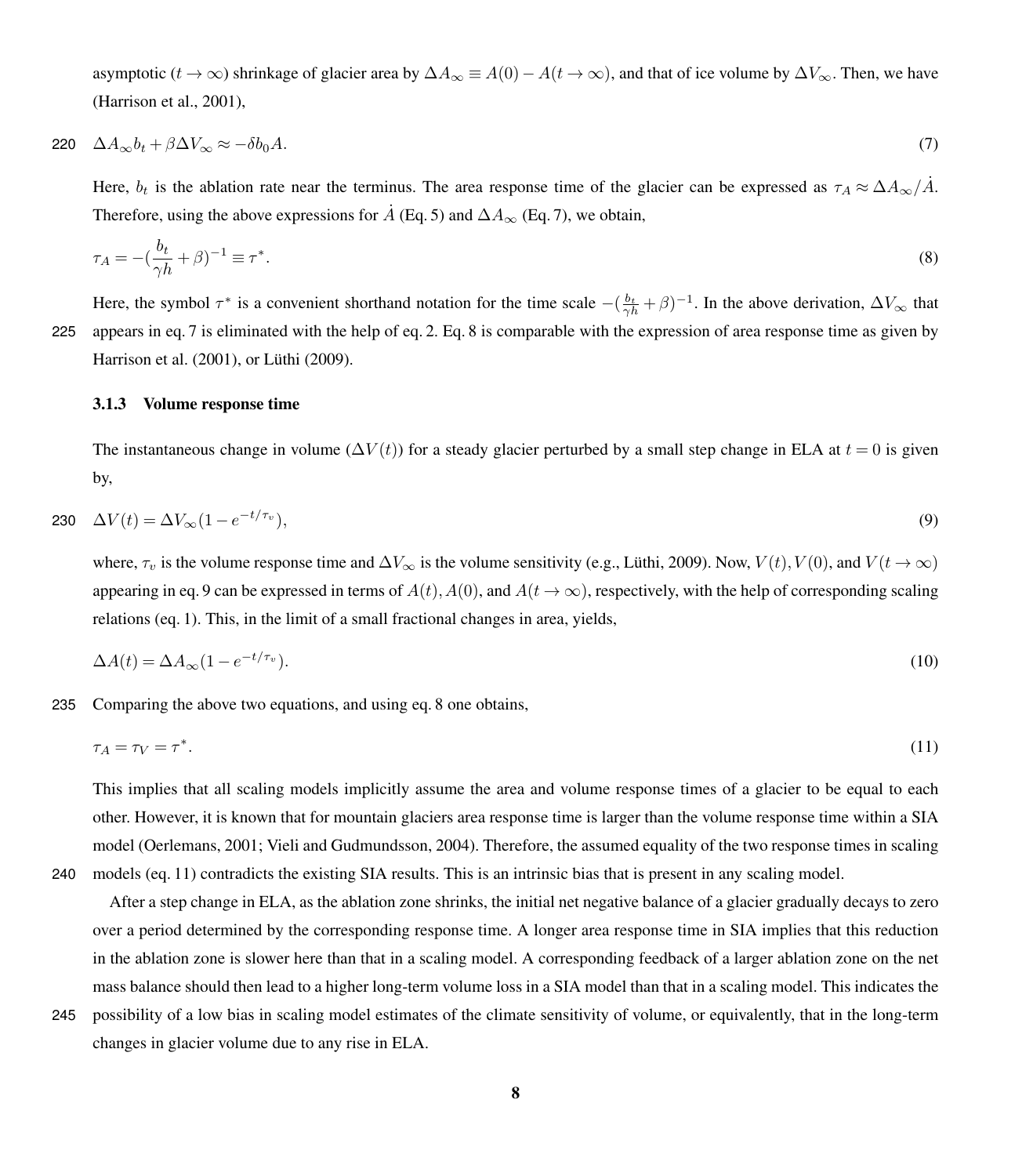## 3.1.4 Climate sensitivity of area and volume

<span id="page-8-0"></span>An expression for the climate sensitivity of glacier area ( $\Delta A_{\infty}$ ), which is the asymptotic change in area due a change in ELA by  $\delta E$ , is obtained by eliminating  $\Delta V_{\infty}$  from eq. [7](#page-7-3) using eq. [2,](#page-3-1)

$$
250 \quad \frac{\Delta A_{\infty}}{A} = \frac{\tau^* \beta \delta E}{\gamma h} \equiv \alpha^*.
$$
\n<sup>(12)</sup>

Here, we have used the definition of  $\tau^*$  (Eq. [8\)](#page-7-1), and that  $\delta b_0 \approx \beta \delta E$  for a step change in ELA by  $\delta E$ . The RHS of the above equation is denoted by  $\alpha^*$  for convenience.

<span id="page-8-1"></span>The corresponding expression for  $\frac{\Delta V_{\infty}}{V}$  is then obtained using Eq. [2,](#page-3-1)

$$
\frac{\Delta V_{\infty}}{V} = \gamma \alpha^*.\tag{13}
$$

255 Again, Eq. [13](#page-8-1) is comparable to the expression of volume sensitivity as derived by [\(Harrison et al., 2001\)](#page-17-12), where the authors used an arbitrary thickness scale H, instead of the denominator of  $\gamma h$  appearing in the definition of  $\alpha^*$  above.

Please note that strictly speaking, the climate sensitivity of area and volume with respect to a change in ELA should be defined as  $\frac{\Delta A_{\infty}}{\delta E}$  and  $\frac{\Delta V_{\infty}}{\delta E}$ , respectively. However, in this paper, we use  $\Delta A_{\infty}$  and  $\Delta V_{\infty}$  as the corresponding sensitivities to simplify the notation.

<span id="page-8-2"></span>

**Figure 1.** A) Glacier volume as a function of area for the 703 Himalayan glaciers simulated with SIA at  $t = 0$  yr (blue circles), and at  $t = 500$  yr (red circles) are plotted along with the corresponding best-fit scaling relations (blue and red solid lines). The corresponding fitted functions, and  $R^2$  values are shown in blue and red texts, respectively. B) The trajectories of the 703 glaciers in the  $V - A$  plane as simulated with SIA (thick red lines) and scaling (thin blue lines) models. The inset is a zoomed-in version of the same plot, but with a linear scale.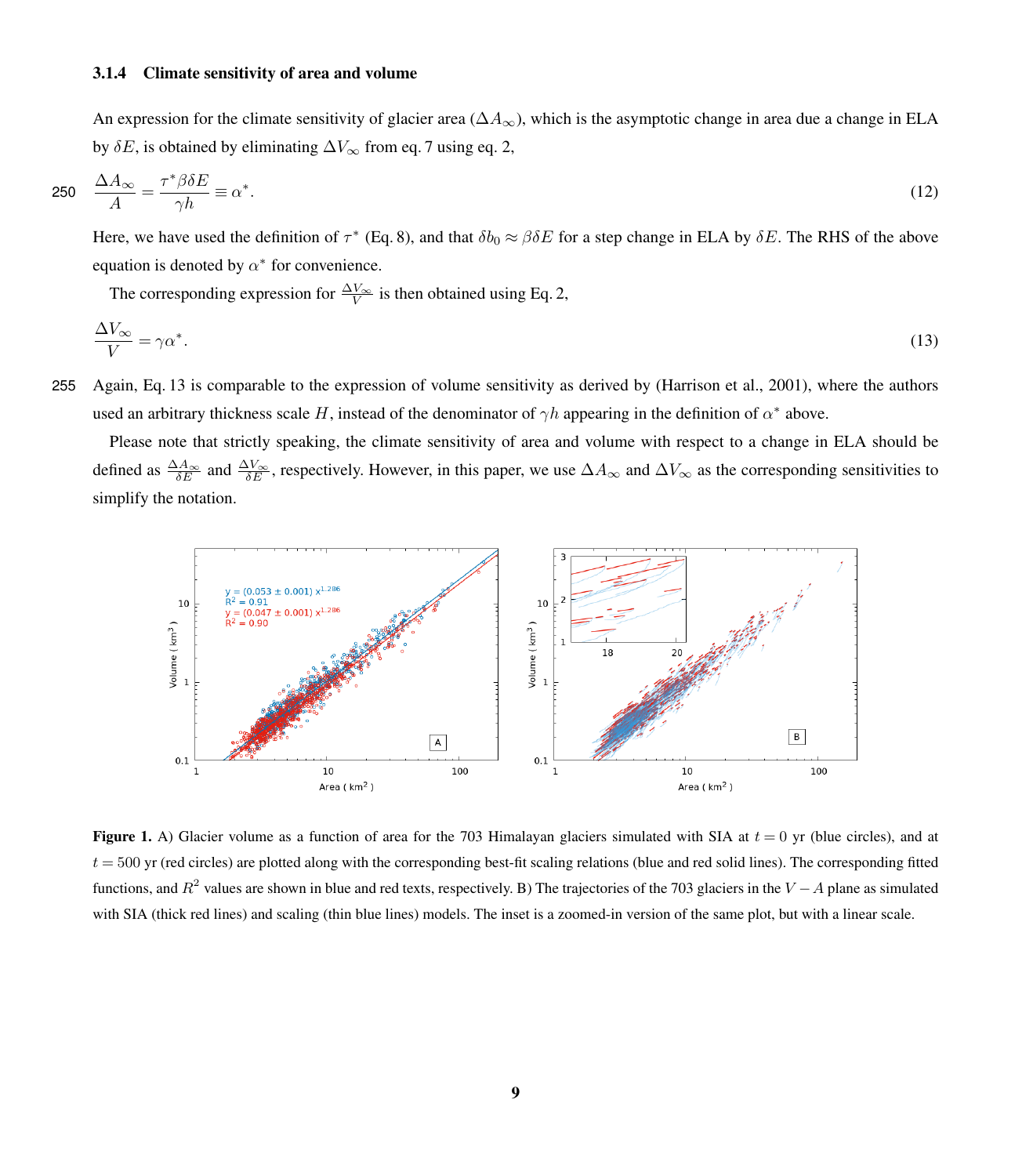## 260 3.2 Numerical results

# 3.2.1 Volume-area scaling and a time-dependent scale factor in the SIA model

Following eq. [1,](#page-1-0) a power-law relation between the area and volume of the 703 glaciers with an exponent  $\gamma = 1 + \frac{m+1}{m+n+3}$ 1.286, is expected (as  $m = 1$  and  $n = 3$ ). The ensemble of glaciers modelled with SIA did conform to above power-law relation  $V = cA^{1.286}$  at any time t with a single best-fit c. The scale factor slowly decreased with time. For example, fig. [1a](#page-8-2) shows the 265 power-law fits at  $t = 0$  and  $t = 500$  years ( $R^2 = 0.9$ ), where the best-fit c-values were  $0.053 \pm 0.001$  and  $0.47 \pm 0.001$  km<sup>3-2</sup><sup>γ</sup>,

respectively. This implies a ∼11% reduction in c for the ensemble over the period of 500 years after the step-change in ELA was applied. A time-dependent c is consistent with the theoretical arguments of [Bahr et al.](#page-17-5) [\(2015\)](#page-17-5).

The slow and systematic decline in  $c$  for the ensemble of shrinking glaciers simulated with SIA model contradicts the basic assumption of scaling models of a time-invariant c. A decreasing c would mean eq. [2](#page-3-1) is violated, with  $\frac{\Delta V}{V} = \gamma \frac{\Delta A}{A} + \frac{\Delta c}{c}$ . Note 270 that all the three fractional changes involved in this relation are negative. Therefore, for any given  $|\Delta A|$ , the corresponding  $|\Delta V|$  is going to be larger in SIA model than that in a scaling model where  $\frac{\Delta c}{c}$  is assumed to be zero (eq. [2\)](#page-3-1). Even though the decline in  $c$  is only about 11%, it may be associated with a stronger low bias in the long-term change predicted by scaling models. This is because a larger volume change in SIA would lead to a thinner glacier, and a corresponding surface-elevation feedback to mass balance is likely to amplify the corresponding long-term mass loss over time.

- 275 The dependence of the glacier-specific scale factor on the mean slope is known [\(Bahr et al., 2015\)](#page-17-5) and has been incorporated [i](#page-19-8)n modified scaling relations where volume is a power-law function both area and slope (e.g., [Grinsted, 2013;](#page-17-17) [Zekollari and](#page-19-8) [Huybrechts , 2015\)](#page-19-8). For the simulated 703 glaciers, the mean slope increases with time as area is lost preferentially from the gently-sloping lower ablation zone. For example, the median slope of the 703 simulated glaciers reduced from 0.41 at  $t = 0$  to 0.37 at  $t = 500$  years. This ~ 10% reduction in slope is expected to lead to a ~ 5% decline in c [\(Bahr et al., 2015\)](#page-17-5). So, at least 280 part of the time dependence of c for transient glaciers in SIA simulation is explained by the slope-dependence of  $c$ . However,
- there may be other factors contributing to the decline in c for the transient glaciers as discussed below.

## 3.2.2 Area and volume response times

The theoretical prediction for glacier area and volume response time (eq. [11\)](#page-7-2) worked rather well for the scaling model results (figs. [2C](#page-10-0), and [2D](#page-10-0)), with best-fit relations of  $\tau_V = (0.996 \pm 0.001)\tau_A$  with  $R^2 = 0.995$ , and  $\tau_V = (0.942 \pm 0.006)\tau^*$  with  $R^2 =$ 285 0.89.

For SIA simulations, the data showed that  $\tau_A > \tau_V$ , and that the two response times were still proportional to each other (fig. [3C](#page-11-0):  $\tau_V = (0.687 \pm 0.004)\tau_A$ , with  $R^2 = 0.94$ ). Also,  $\tau_V$  was proportional to  $\tau^*$  to a good approximation (fig. [3D](#page-11-0):  $\tau_V =$  $(2.56 \pm 0.04)\tau^*$ , with  $R^2 = 0.94$ ). Interestingly, the value of the proportionality constant in the latter relation as obtained from SIA was about 2.7 times larger than the corresponding value obtained in the scaling model. This underlines the relatively large 290 underestimation of volume response time by the scaling model. Similarly, the area response time was about 3.9 times larger in the SIA simulation than the corresponding scaling model value. This implies that for a given ELA perturbation, the glacier response is much faster in the scaling model compared to that in the SIA model for the ensemble of 703 synthetic glaciers.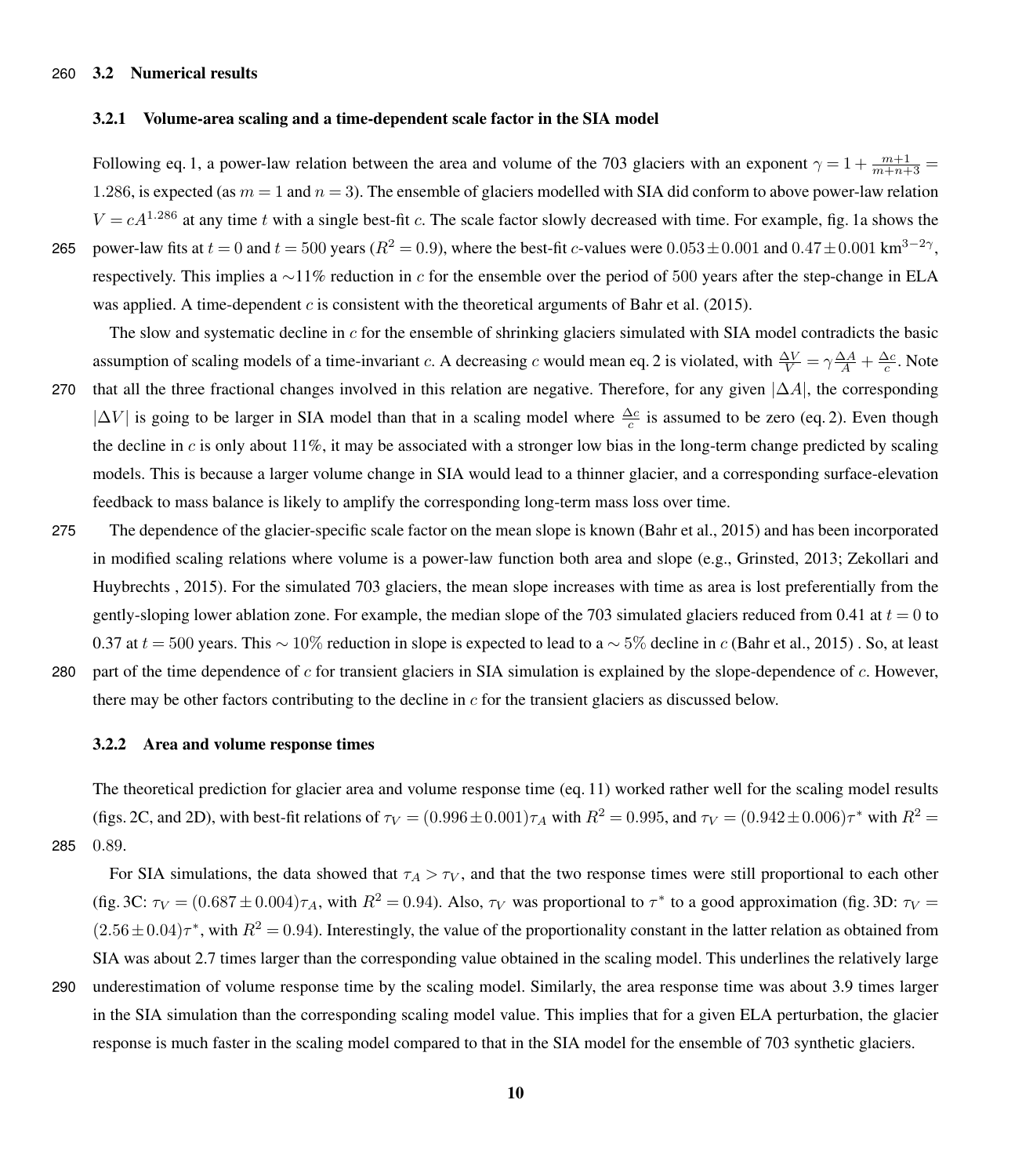Apart from the overall underestimation of area and volume response times by the scaling model, another serious limitation of scaling models that emerges from the above analysis is that here the area and volume response times are equal to each

- 295 other (eq. [11,](#page-7-2) and fig. [3C](#page-11-0)). In contrast, the SIA model predicted  $\tau_A \approx 1.5\tau_V$ . The ratio of the two response times obtained from [t](#page-19-5)he 2-d SIA model here is generally consistent with earlier results based on 1-d flowline models [\(Oerlemans, 2001;](#page-18-9) [Vieli and](#page-19-5) [Gudmundsson, 2004\)](#page-19-5). The equality of the two response times in the scaling model led to a linear trajectory in  $V - A$  plane for the transient glaciers (fig. [1B](#page-8-2)). While in SIA model, a relatively larger area response time, together a slow initial changes in area (supplementary figs. S4, S10), led to curved  $V - A$  plane trajectories for individual transient glaciers. In particular,
- 300 a slowly changing area means the  $V A$  trajectories bend downward causing c to reduce for the transient ensemble (fig [1\)](#page-8-2). Moreover, At the early stages of response, glaciers simulated by a scaling model lose area much quicker than those simulated by an SIA model (fig. [1B](#page-8-2)). The associated net mass-balance feedbacks then lead to a subdued long-term volume response in scaling model, and a comparatively stronger volume response in the SIA model, just as predicted in sect. 3.1.3.

#### 3.2.3 The climate sensitivity of glacier area and volume

305 For the 703 glaciers simulated by the scaling model, the fitted asymptotic fractional changes in area and volume, or equivalently, the corresponding (fractional) climate sensitivities, were proportional to each other (fig. [2A](#page-10-0):  $\frac{\Delta V_{\infty}}{V} = (1.232 \pm 0.002) \frac{\Delta A_{\infty}}{A}$ , with R<sup>2</sup>=0.997). Here, the best-fit constant of proportionality was close to  $\gamma = 1.286$ , as predicted by eq. [2.](#page-3-1)

In contrast, the SIA simulations obtained  $\frac{\Delta V_{\infty}}{V}$  = (1.93 ± 0.02) $\frac{\Delta A_{\infty}}{A}$ , with R<sup>2</sup>=0.85 (fig. [3A](#page-11-0)). In this case, the constant of proportionality was  $\sim 1.5\gamma$ , compared to the corresponding value of  $\sim \gamma$  in the scaling model. This larger value of the ratio 310 of the two climate sensitivities in SIA model is consistent with the observed decline in  $c$  for the transient glaciers simulated with this model (fig. [1\)](#page-8-2). Please note that no theoretical prediction is available for the ratio of asymptotic fractional changes in volume and area in a SIA model.

<span id="page-10-0"></span>

Figure 2. Scaling model simulations of the 703 synthetic Himalayan glacier show that, (A) the best-fit (fractional) climate sensitivities of area and volume are proportional to each other, (B) The climate sensitivity of volume is proportional to  $\alpha^* \equiv \frac{\beta \delta E \tau^*}{\gamma h}$ , (C) The response times associated with glaciers area and volume are approximately equal, and (D) the volume response time is approximately equal to  $\tau^* \equiv -(\frac{b_t}{\gamma h} + \beta)^{-1}$ . In all the above plots, the corresponding best-fit curves are shown with red lines. The fit parameters and  $R^2$  of the fits are also given. These numerical trends are consistent with theoretical results derived in sect. 3.1.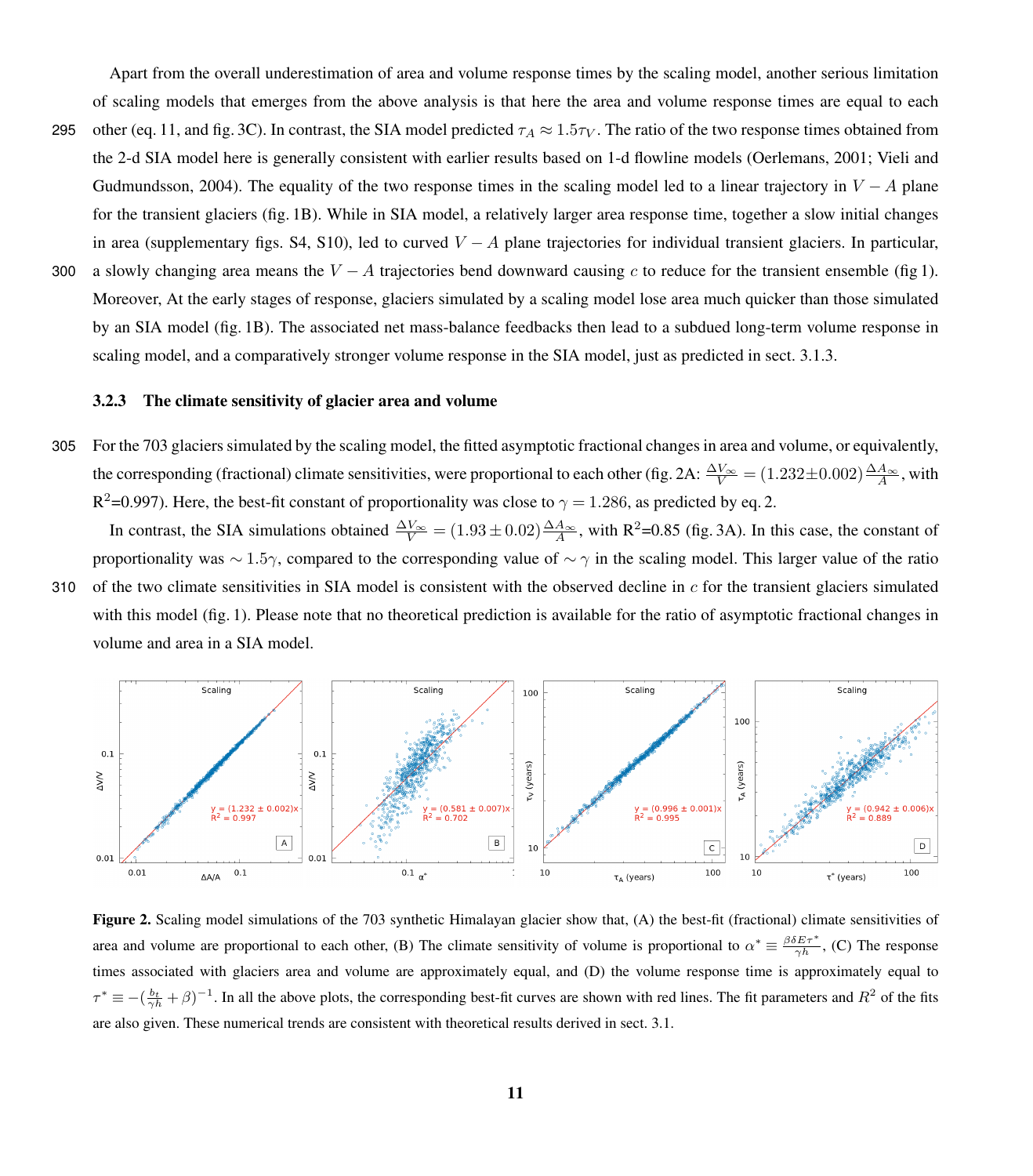Fig. [2B](#page-10-0) shows that in the scaling model, climate sensitivity of glacier volume is proportional to  $\alpha^*$  ( $\frac{\Delta V_{\infty}}{V}$  = (0.581 ±  $(0.007)\alpha^*$ , with  $R^2 = 0.7$ ). This is in line with eq. [13,](#page-8-1) except that the constant of proportionality is significantly less than 315  $\gamma$ . A similar proportionality between the SIA-derived best-fit  $\frac{\Delta V_{\infty}}{V}$  and  $\alpha^*$  is shown in fig. [3B](#page-11-0), with  $\frac{\Delta V_{\infty}}{V} = (1.71 \pm 0.03)\alpha^*$ . However, in this case the fit is relatively noisy with  $R^2 = 0.48$ .

The above relations suggest that the climate sensitivity of volume in the SIA simulation was about 2.9 times larger than that in the scaling model. Similarly, the climate sensitivity of glacier area obtained from the SIA model was also about 3.2 times larger than that obtained from the scaling model. This trend of a relatively large (by about a factor of about 3) underestimation of 320 climate sensitivity of glacier volume and area by the scaling model is consistent with the effects of a relatively faster shrinkage of the ablation zone in the early stages of the response as discussed in 3.1.3 and 3.2.2.

<span id="page-11-0"></span>

Figure 3. Results from the SIA simulations of the 703 synthetic Himalayan glacier show that, (A) The climate sensitivities of area and volume are proportional to each other, (B) The climate sensitivity of glacier volume is proportional to  $\alpha^* = \frac{\beta \delta E \tau^*}{\gamma h}$ , (C) The response times associated with glaciers area and volume are proportional to each other, and (D) The volume response time is proportional to  $\tau^* = -(\frac{b_t}{\gamma h} + \beta)^{-1}$ . The fitted functions are shown with red lines. The corresponding fit parameters and  $R^2$  of the fits are also given. See text for detailed discussions.

# 3.2.4 The total glacier loss estimated using the three models

models are derived in the limit of small fractional changes [\(Oerlemans, 2001\)](#page-18-9).

Starting with an initial volume (area) of 847 km<sup>3</sup> (6865 km<sup>2</sup>), the 703 glaciers simulated by SIA lost a total of 194 km<sup>3</sup> (726  $km<sup>2</sup>$ ) of volume (area) in 500 years due to the step-rise in ELA by 50 m. As shown in fig [4,](#page-13-0) both the scaling and the linear-325 response models underestimated the long-term change in total area in this experiment, with estimated area changes of 352 and 621 km<sup>2</sup>, respectively. The scaling-model prediction for area change was only 48% of the corresponding SIA estimate, while the linear-response model estimate was 86% of that of SIA. Similar trends were seen for the magnitudes of estimated volume change as well, with the respective scaling and linear-response model estimates being  $\sim$  27% and  $\sim$  75% of the corresponding SIA prediction (fig [4\)](#page-13-0). We confirmed that the nature of the above results does not depend on the chosen cut-off of 50% change 330 that was used to select the 703 glaciers (Supplementary fig. S6). In fact, with a smaller cut-off, the linear-response model estimates were even closer to the corresponding SIA estimates (Supplementary fig. S6). This is expected as linear-response

12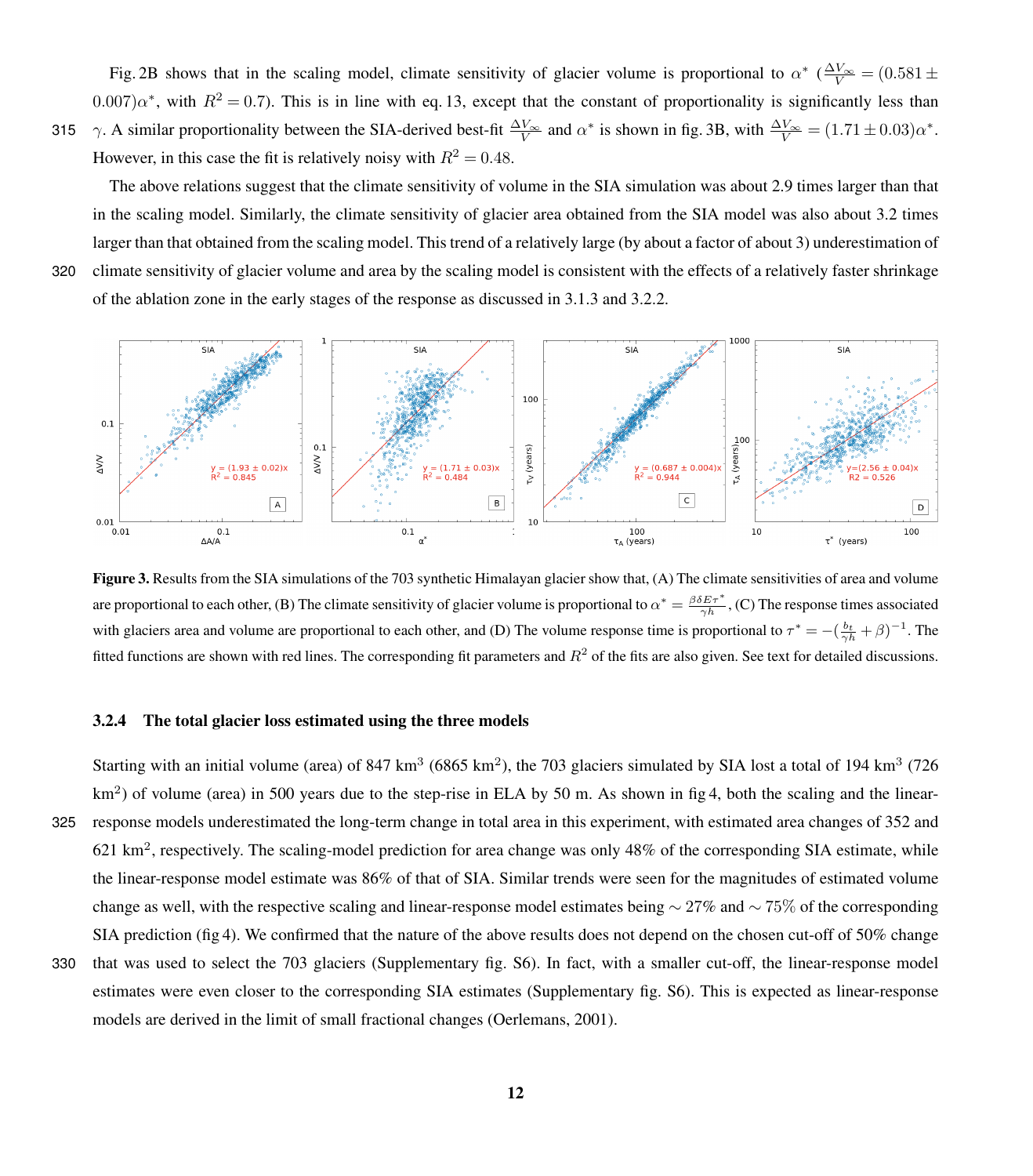The low-bias in the long-term changes of glacier area and volume computed with the scaling model is consistent with the underestimation of corresponding climate sensitivities by this model (sect. 3.2.3). This indicates the possibility of a negative

- 335 bias in scaling model estimates of mountain glacier contribution to sea-level rise as well. As an example, let us consider a recent comparison [\(Hock et al, 2019\)](#page-18-8) of projected end-of-the-century sea-level rise contribution of glaciers from 6 different models that include a hypsometric-adjustment-based model [\(Huss and Hock, 2015\)](#page-18-7) and 5 other models which are all based on some form of scaling. It is seen that the former model consistently predicted the largest change under various climate scenarios (e.g., Table 3 of [Hock et al](#page-18-8) [\(2019\)](#page-18-8)). This may be an indication that biases qualitatively similar to that discussed here, are
- 340 generally present in scaling models. Based on our results, the potential biases in the scaling models may be clearer in longterm simulations over multiple centuries. On shorter time scales of multiple decades, an underestimation of response times by about a factor of 3 (sect. 3.2.2) to some extents compensates for a corresponding underestimation of the climate sensitivities (sect. 3.2.3), and the deviation between the SIA and scaling models are not that prominent (fig. [4\)](#page-13-0).
- Please note that depending on the details of the scaling and SIA models that are being compared or the set of glaciers that are 345 being simulated, the actual magnitude of the biases in scaling-model derived climate sensitivity, response time, and long-term glacier change could be different from that obtained here. However, based on the theoretical arguments and numerical evidence presented, similar qualitative trends are expected if the above exercise were to be repeated with a more detailed model and/or for a more realistic set of glaciers.

Above results also show that the linear-response model outperformed the scaling model, producing a closer match with the 350 SIA results for the 703 synthetic glaciers from the Gangetic Himalaya. However, this linear-response model was calibrated using the SIA results for the same set of glaciers. Therefore, this match is not enough to establish the effectiveness of the linear-response model. To confirm the improved performance of the linear-response model compared to that of the scaling model, we applied these two models without any further calibration, to simulate a different set of 204 glaciers in the western Himalaya (supplementary fig. S1). In this independent experiment, the linear-response model again outperformed the scaling 355 model in reproducing the corresponding SIA results (supplementary fig. S9). This confirms that the linear-response model can

be used for computing long-term glacier changes accurately.

# 3.3 The effects of glacier geometry

Can the biases in the scaling model described above, be artefacts arising out of some peculiarities of the geometry of the specific set of glaciers being simulated, and are not relevant in general for scaling model computations of global-scale mass 360 loss of mountain glaciers? To explore that possibility, we simulated the response of a set of highly idealised synthetic glaciers using both a flowline model [\(Banerjaee, 2017\)](#page-17-18) and the above scaling model [\(Radic et al., 2007\)](#page-18-13). Note that this flowline model included sliding as well. All of these synthetic glaciers have the same constant-width, the same linear bedrock with constant slope, and the same linear mass-balance profile. Only the ELA was varied between glaciers. Even for this highly idealised set of glaciers, the scaling model estimates for the evolution of total area and volume showed biases compared to that obtained from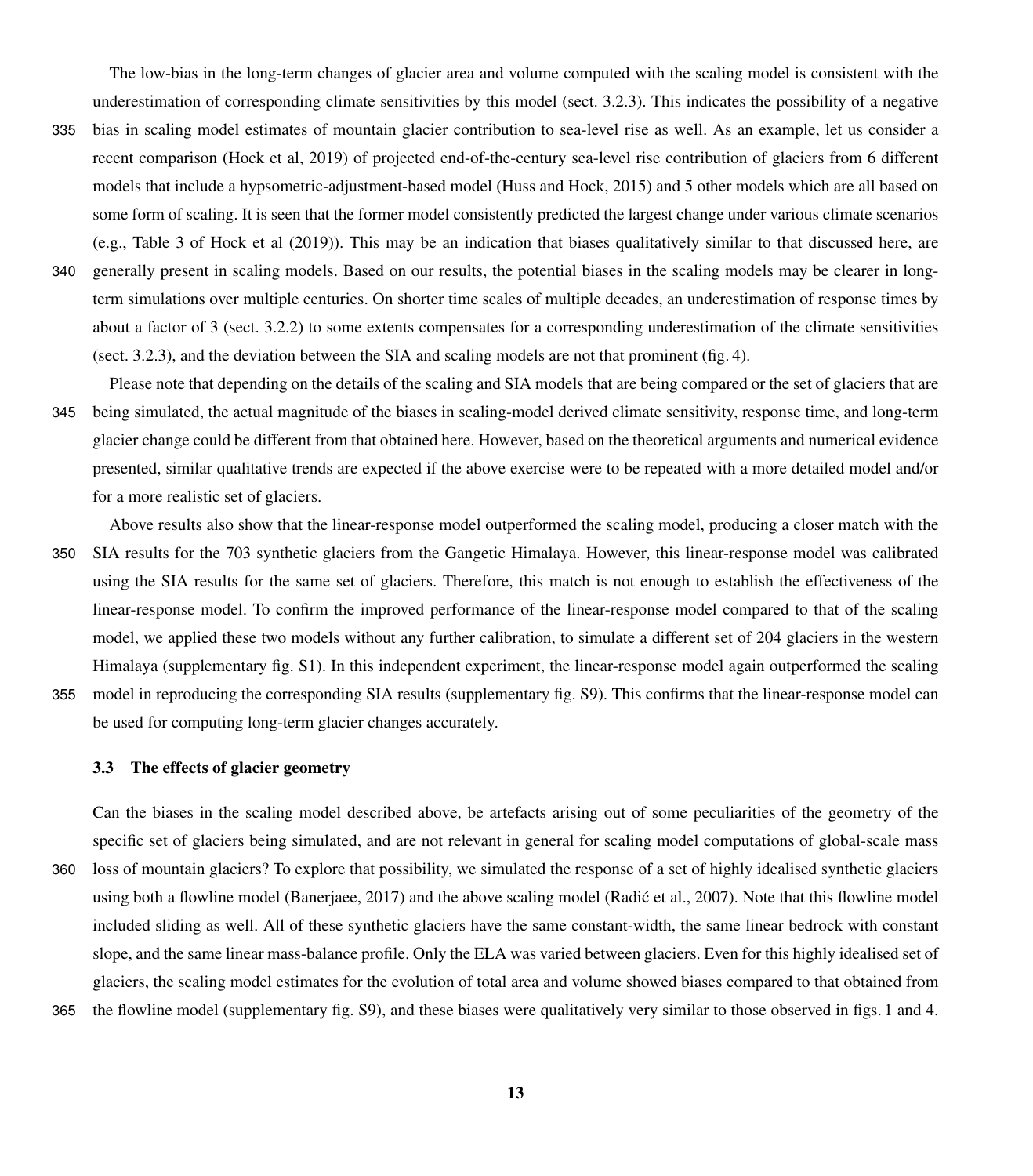<span id="page-13-0"></span>

Figure 4. The evolution of the total (A) volume, and (B) area of the ensemble of 703 Himalayan glaciers simulated with three different methods: SIA, scaling, and linear-response models. The uncertainty bands for the linear response model results as also shown. See text for details.

Again, the scaling model predicted relatively smaller climate sensitivities, a relatively faster area response, and a low-bias in the long-term changes, compared to corresponding flowline model estimates (supplementary fig. S9).

The above flowline model experiment provides an additional piece of evidence that the scaling-model biases discussed in this paper are in general expected to be present in scaling model simulations of any set of glaciers. We emphasise that even 370 though biases are expected to be qualitatively similar to that presented here, the magnitude of the biases are likely to depend on the detailed characteristics (related to geometry, flow, and mass-balance processes) of the glaciers studied and the models used.

#### 3.4 The linear-response model, and its application to real glaciers

As described above, we have used results from the 2-d SIA model simulations of the response of 703 synthetic Himalayan 375 glaciers to a 50 m step change in ELA, to obtain the following best-fit paramterisations of the glacier response properties (i.e.,

 $\frac{\Delta V_{\infty}}{V}, \frac{\Delta A_{\infty}}{A}, \tau_A$  and  $\tau_V$ ).

$$
\frac{\Delta V_{\infty}}{V} = (1.71 \pm 0.03)\alpha^*,\tag{14}
$$

$$
\frac{\Delta V_{\infty}}{V} = (1.93 \pm 0.02) \frac{\Delta A_{\infty}}{A},\tag{15}
$$

$$
\tau_V = (2.56 \pm 0.04)\tau^*,\tag{16}
$$

$$
\tau_V = (0.687 \pm 0.004)\tau_A. \tag{17}
$$

Here, as defined before,  $\tau^* \equiv -(\frac{b_t}{\gamma h} + \beta)^{-1}$ ,  $\alpha^* \equiv \frac{\beta \delta E \tau^*}{\gamma h}$ , and  $\delta E = 50$  m. With the help of these paramterisations, it is possible to compute the evolution glacier volume and area accurately given a glacier and any arbitrary ELA forcing function. For this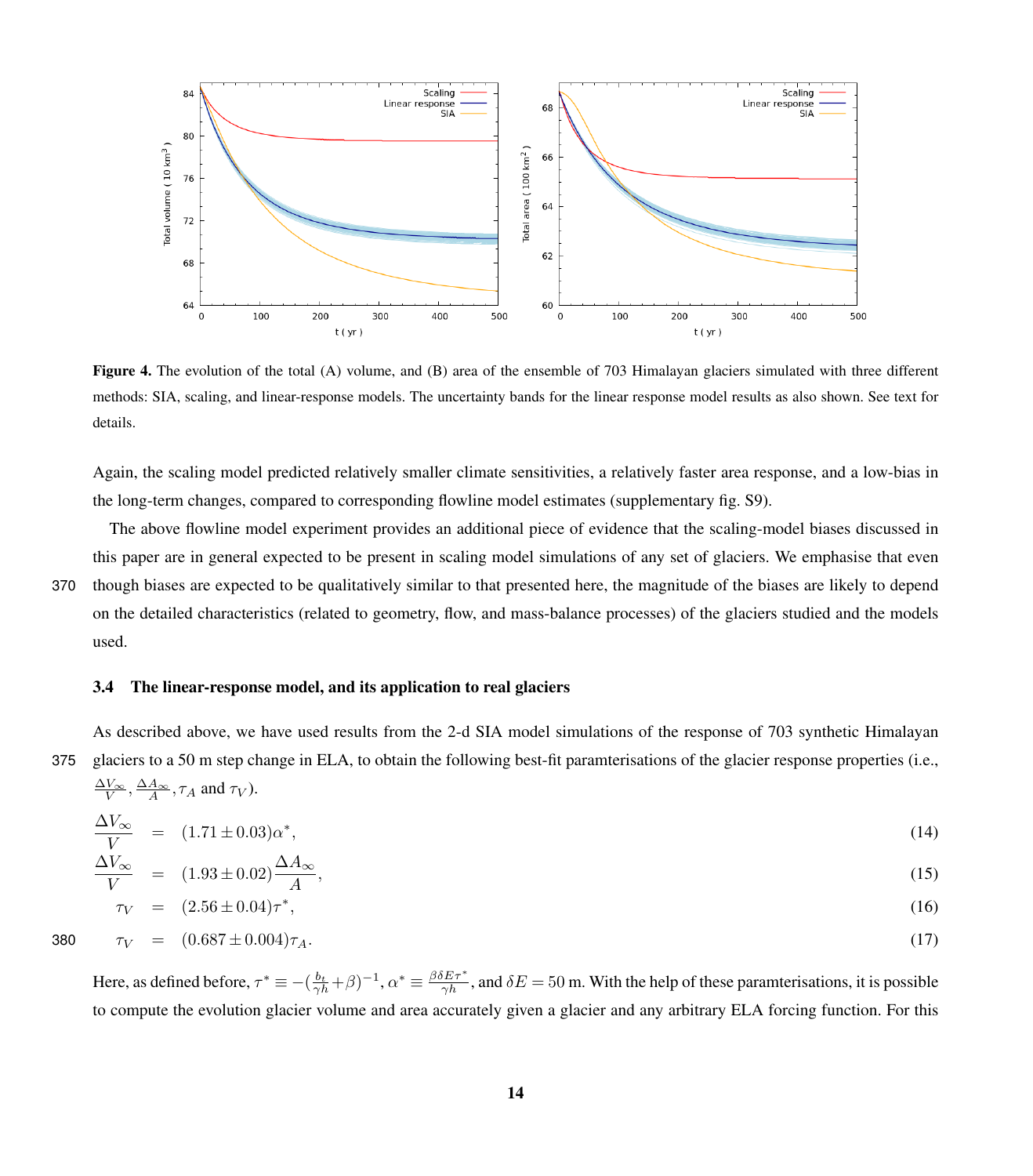the following general solution of the linear-response equation is used.

$$
\Delta V(t) = \Delta V(0)e^{-t/\tau_V} + \frac{\Delta V_{\infty}}{\delta E} \int_{0}^{t} \Delta E(t')e^{-(t-t')/\tau_V}dt'
$$
\n(18)

385 Here,  $\Delta E(t)$  is the given (arbitrary) ELA forcing function. This equation simply states that, any continuous ELA change can be interpreted as the sum total of a series of discrete steps, and the corresponding net response is given by a superposition of suitably delayed responses due to each of the steps. An analogous expression can be written down for the area evolution as well by replacing all the  $V$ 's in the above equation with  $A$ 's.

Please note that the above formulation does not require the initial state to be steady. As long as the glacier is close to a steady 390 state, a linear-response theory will be a good approximation [\(Oerlemans, 2001\)](#page-18-9). However, an additional initial condition, i.e., the value of  $\Delta V(0)$ , is needed to apply the linear-response model to transient glaciers.  $\Delta V(0)$  is the initial departure from a steady state, and can be obtained from the observed rate of volume loss  $(\dot{V})$  simply as,  $\Delta V(0) = -\tau_V \dot{V}$ . Thus, the linearresponse model can be used to evolve the area and volume of a real set of glaciers for any arbitrary time-dependent ELA forcing given the initial rates of change of volume and area, initial thickness, mass-balance gradient, and melt rate near glacier 395 terminus.

Due to the noise present in the fits (fig. [3\)](#page-11-0), the linear-response model predictions for an individual glacier would have significant uncertainties. However, for a large set of glaciers, the linear-response model provides accurate estimates of the total area and volume evolution (fig. [4,](#page-13-0) supplementary figs. S6 and S9).

## 3.5 Limitation of the present study

- 400 Because of the idealised descriptions of ice flow and the mass-balance profile (as discussed in sect. 2.2), and the absence of model calibration to match the available observed data of surface velocity, ice thickness, recent mass balance etc., the glaciers simulated here are not faithful copies of the Himalayan ones. For a set of more realistic glaciers, the magnitude of the corresponding biases in scaling-model derived climate sensitivity and response time could be different from that obtained here. However, based on the theoretical arguments and numerical evidence presented, similar qualitative trends are expected if the
- 405 above exercise were to be repeated for a more realistic model that includes higher order mechanics, flow due to sliding, a more realistic mass-balance model, and so on. Similarly, The parameterisations for the linear-response properties given here are obtained from 2-d simulations of 703 synthetic Himalayan glaciers with some idealisations (sect. 2.2) and without any tuning of model parameters. The fit-parameters in eqs. 14-17 may be different for a different set of glaciers. The paramterisations may also change if a more detailed and calibrated model of the same glaciers is used. However, the protocol used here to obtain the
- 410 parameterisation for linear response-properties can be directly applied without any change for any set of glaciers and for any ice-flow/mass-balance model.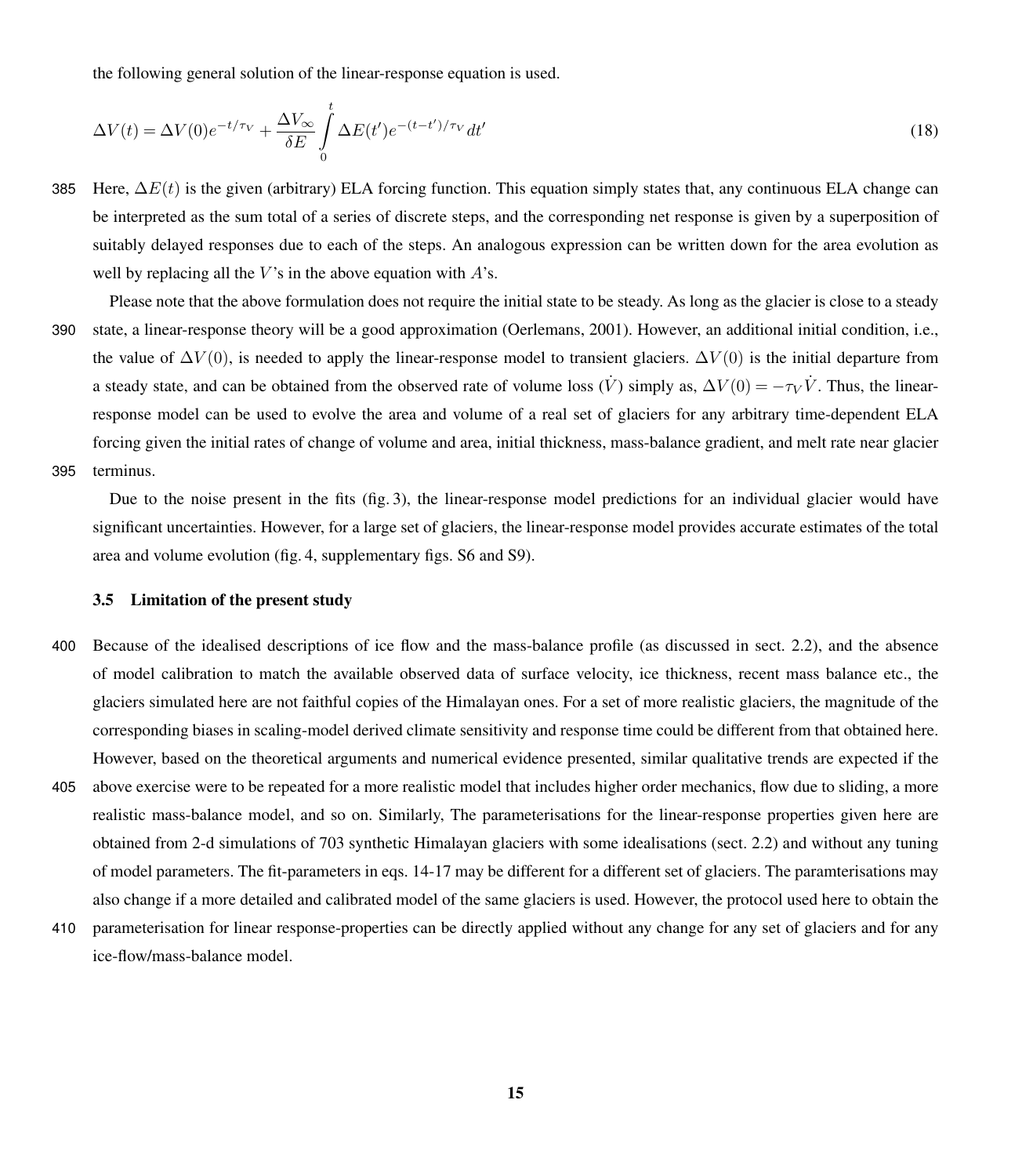# 4 Summary and Conclusions

We performed a theoretical analysis of the response of mountain glaciers within a time-independent scaling assumption. In addition, the step-response of 703 steady-state synthetic Himalayan glaciers with realistic geometries and idealised mass-

- 415 balance profiles were simulated with three different models: a scaling model, a 2-d SIA model, and a linear-response model. The results obtained are as follows.
	- Analytical expressions for climate sensitivity and response time of glacier area and volume are derived within a timeindependent scaling assumption. These expressions are validated using results from the scaling model simulation of the ensemble of 703 glaciers.
- 420 The response of the glaciers simulated with the 2-d SIA model reveals that the initial steady states and the transient states follow the volume-area scaling relation, with the best-fit scale factor reducing slowly with time.
	- For the ensemble of glaciers studied, the scaling model obtains relatively smaller climate sensitivities of glacier area and volume by a factor of about 3, compared to that from the SIA model. This results in a low bias in the long-term changes predicted by the scaling model.
- 425 For the ensemble of glaciers studied, the scaling model underestimates volume (area) response time by a factor  $\sim$ 2.7 (3.9) compared to the corresponding SIA estimates.
	- For the scaling model,  $\tau_A \approx \tau_V$ , and  $\frac{\Delta V_{\infty}}{V} \approx \gamma \frac{\Delta A_{\infty}}{A}$ . In contrast, for the SIA simulations,  $\tau_A \approx 1.5 \tau_V$  and  $\frac{\Delta V_{\infty}}{V} \approx$  $1.5\gamma \frac{\Delta A_{\infty}}{A}$ .

- The relatively larger ratio of the two response times in the SIA simulations, along with an initial slow change in area, 430 leads to curved  $V - A$  trajectories, a decreasing c, and a relatively larger long-term volume loss for the transient glaciers due to a corresponding mass-balance feedback.
	- A linear-response model based on the parameterisations of SIA-derived response properties helps reduce the biases in the predicted long-term glacier changes that are present in the scaling model results. The improved performance of this model is validated on an independent set of 204 glaciers in the western Himalaya.
- 435 Based on the theoretical arguments and numerical evidence presented here, it is possible that qualitatively similar biases may generally be present in the long-term glacier changes computed with scaling models. However, the actual magnitude of such biases in scaling models may be different from that obtained here for a set of synthetic Himalayan glaciers with idealised mass balance. Possible biases in scaling models may, in turn, lead to a low bias in the corresponding estimates of the long-term sea-level rise contribution from shrinking mountain glaciers. On a multidecadal scale, a faster response due to shorter response 440 times in the scaling model can compensate for the effects of smaller climate sensitivities to some extent. However, the low biases in scaling model derived changes in glacier area and volume are likely to become apparent over longer time scales of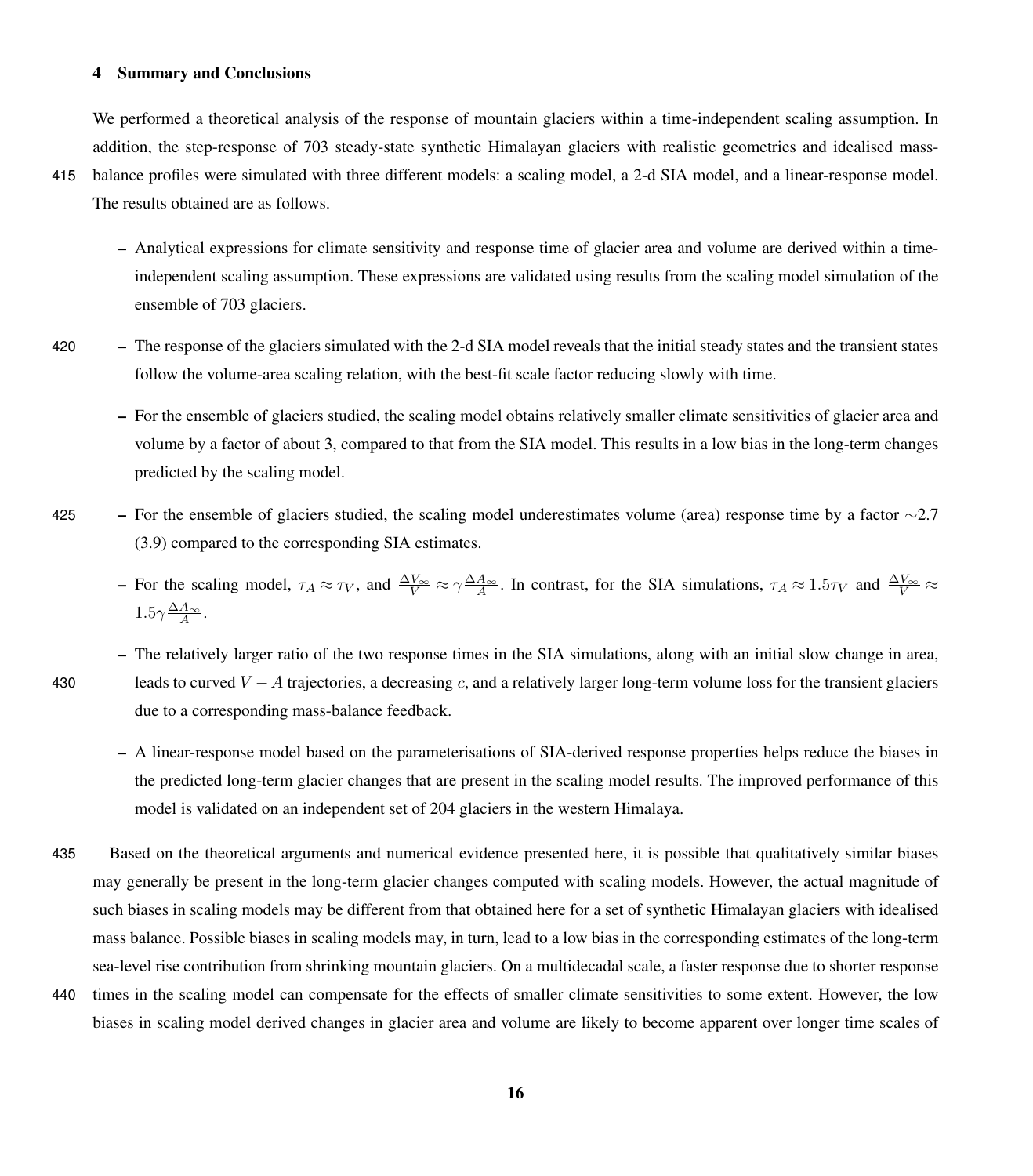multiple centuries. The linear-response model presented above could potentially be useful in predicting the long-term global glacier change and/or sea-level rise due to its accuracy and numerical efficiency.

*Code availability.* The codes for the various models used in this paper shall available upon publication.

445 *Author contributions.* AB designed the study, did the theoretical analysis, and wrote the paper. AJ and DP wrote the codes. AJ, DP, and AB ran the simulations. All the three authors contributed to the analysis of the simulated data and discussions.

*Competing interests.* We declare that there are no competing interests.

*Acknowledgements.* The authors acknowledge the valuable inputs from the reviewer Eviatar Bach and an anonymous reviewer. The SIA code was developed with support from MoES grant no. MoES/PAMC/H&C/80/2016-PC-II. AJ was supported by MoES grant no MoES/PAMC/H&C/80/2016- 450 PC-II.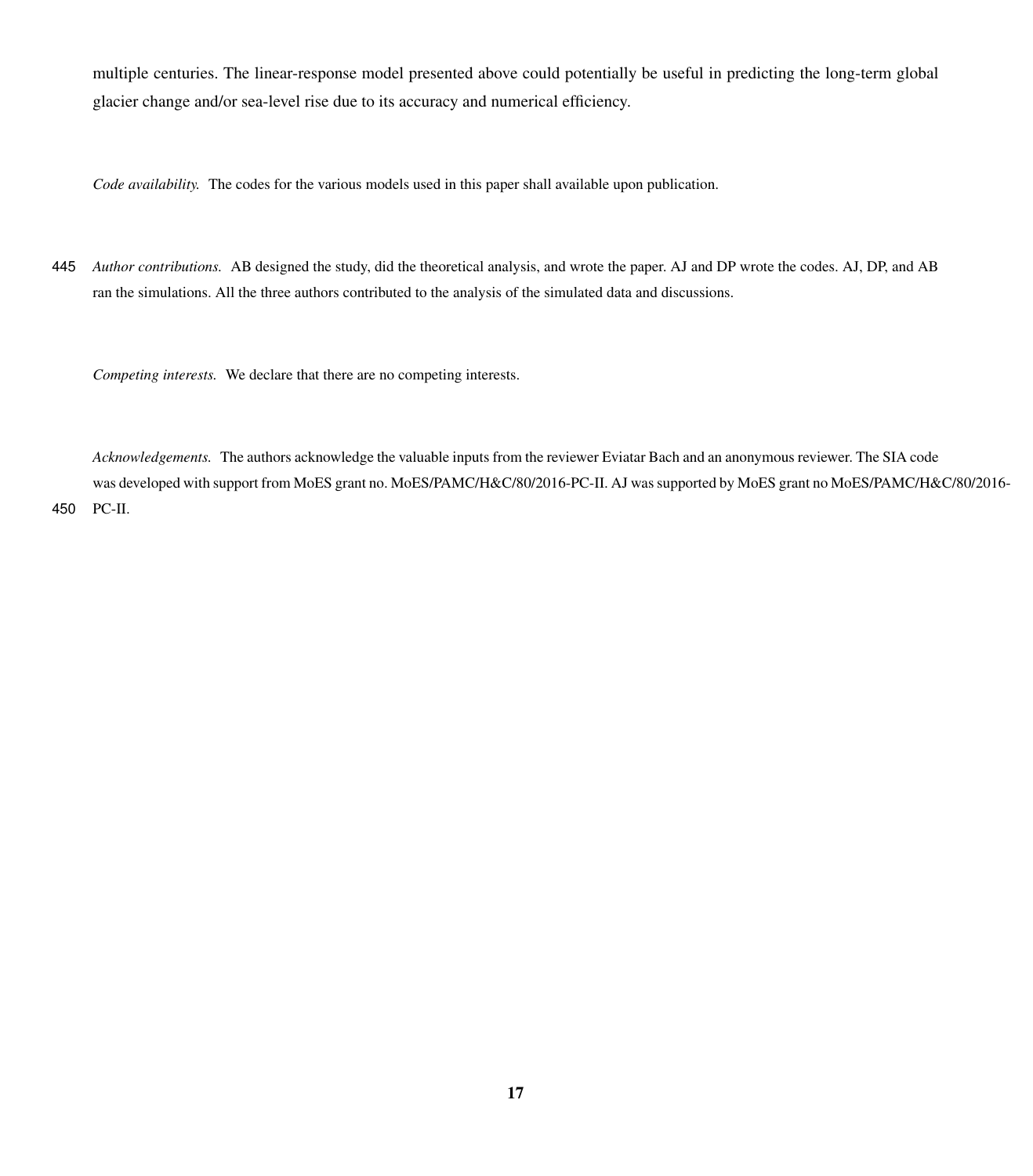## References

- <span id="page-17-10"></span>Adhikari, S., and Marshall, S. J. (2012). Glacier volume-area relation for high-order mechanics and transient glacier states. Geophysical Research Letters, 39(16).
- <span id="page-17-14"></span>NASA/METI/AIST/Japan Spacesystems, and U.S./Japan ASTER Science Team (2019). ASTER Global Digital Elevation Model V003 [Data 455 set]. NASA EOSDIS Land Processes DAAC. Accessed from https://doi.org/10.5067/ASTER/ASTGTM.003
- <span id="page-17-13"></span>Bach, E., Radić, V., and Schoof, C. (2018). How sensitive are mountain glaciers to climate change? Insights from a block model. Journal of Glaciology, 64(244), 247-258.

Bahr, D. B. (1997). Width and length scaling of glaciers. Journal of Glaciology, 43(145), 557-562.

<span id="page-17-8"></span><span id="page-17-7"></span>Bahr, D. B., Meier, M. F., and Peckham, S. D. (1997). The physical basis of glacier volume-area scaling. Journal of Geophysical Research: 460 Solid Earth, 102(B9), 20355-20362.

- <span id="page-17-18"></span><span id="page-17-5"></span>
	- Bahr, D. B., Pfeffer, W. T., and Kaser, G. (2015). A review of volume-area scaling of glaciers. Reviews of Geophysics, 53(1), 95-140. Banerjee, A., and Shankar, R. (2013). On the response of Himalayan glaciers to climate change. Journal of Glaciology, 59(215), 480-490. Banerjee, A. (2017). Brief communication: Thinning of debris-covered and debris-free glaciers in a warming climate. Cryosphere, 11(1). Banerjee, A., and Kumari, R. (2019). Glacier area and the variability of glacier change. Unpublished, https://eartharxiv.org/y2vs6/ (DOI:

```
465 10.31223/osf.io/y2vs6).
```
<span id="page-17-2"></span>Chen, J., and Ohmura, A. (1990). Estimation of Alpine glacier water resources and their change since the 1870s. IAHS publ, 193, 127-135. Clarke, G. K., Jarosch, A. H., Anslow, F. S., Radic, V., and Menounos, B. (2015). Projected deglaciation of western Canada in the twenty-first ´ century. Nature Geoscience, 8(5), 372-377.

<span id="page-17-0"></span>Cogley, J. G. (2009). Geodetic and direct mass-balance measurements: comparison and joint analysis. Annals of Glaciology, 50(50), 96-100.

- <span id="page-17-1"></span>470 Cuffey, K., and Patterson, W. (2010). The Physics of Glaciers. Elsevier. Burlington, MA.
- <span id="page-17-3"></span>Egholm, D. L., Knudsen, M. F., Clark, C. D., and Lesemann, J. E. (2011). Modeling the flow of glaciers in steep terrains: The integrated second-order shallow ice approximation (iSOSIA). Journal of Geophysical Research: Earth Surface, 116(F2).

Maussion, F., Butenko, A., Champollion, N., Dusch, M., and others (2019). The Open Global Glacier Model (OGGM) v1. 1. Geoscientific Model Development, 12(3), 909-931.

- <span id="page-17-11"></span><span id="page-17-4"></span>475 Farinotti, D., and Huss, M. (2013). An upper-bound estimate for the accuracy of glacier volume-area scaling. The Cryosphere, 7(6), 1707- 1720.
	- Farinotti, D., Brinkerhoff, D., Clarke, G. K., and others (2016). How accurate are estimates of glacier ice thickness? Results from ITMIX, the Ice Thickness Models Intercomparison eXperiment. The Cryosphere, 11(2), 949-970.

Giesen, R. H., and Oerlemans, J. (2013). Climate-model induced differences in the 21st century global and regional glacier contributions to

<span id="page-17-9"></span>480 sea-level rise. Climate dynamics, 41(11-12), 3283-3300.

Glen, J. W. (1955). The Creep of Polycrystalline Ice. Proceedings of the Royal Society A: Mathematical, Physical and Engineering Sciences, 228(1175), 519-538. https://doi.org/10.1098/rspa.1955.0066

<span id="page-17-17"></span>Grinsted, A. (2013). An estimate of global glacier volume. The Cryosphere, 7(1), 141-151. https://doi.org/10.5194/tc-7-141-2013

<span id="page-17-15"></span><span id="page-17-12"></span>Harrison, W. D., Elsberg, D. H., Echelmeyer, K. A., and Krimmel, R. M. (2001). On the characterization of glacier response by a single 485 time-scale. Journal of Glaciology, 47(159), 659-664.

Hindmarsh, R. C., and Payne, A. J. (1996). Time-step limits for stable solutions of the ice-sheet equation. Annals of Glaciology, 23, 74-85.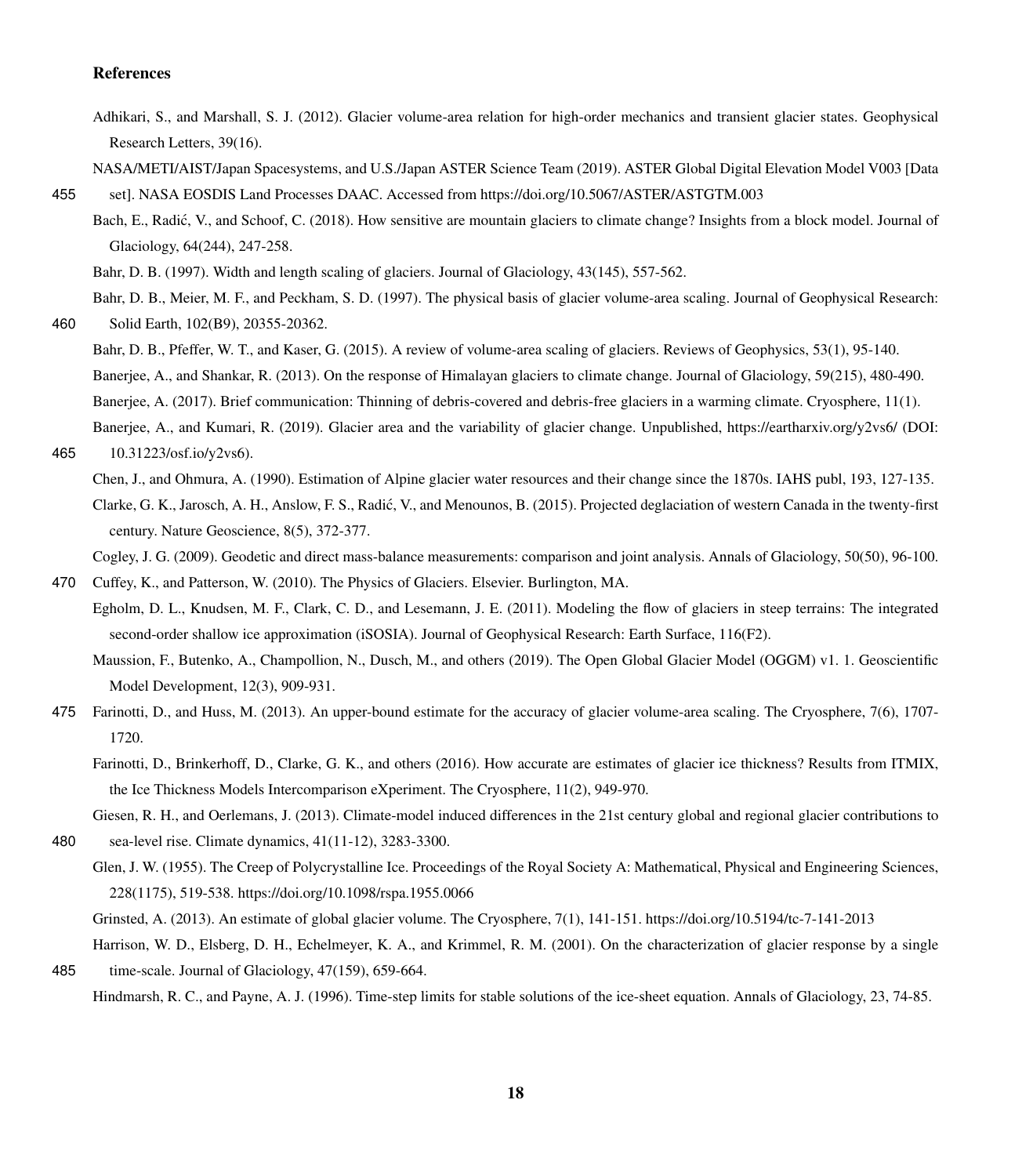- <span id="page-18-1"></span>Hirabayashi, Y., Döll, P., and Kanae, S. (2010). Global-scale modeling of glacier mass balances for water resources assessments: Glacier mass changes between 1948 and 2006. Journal of Hydrology, 390(3-4), 245-256.
- <span id="page-18-12"></span><span id="page-18-8"></span>Hock, R., Bliss, A., Marzeion, B., Giesen, R. H., Hirabayashi, Y., Huss, M., Radic, V., and Slangen, A. B. (2019). GlacierMIP–A model ´ 490 intercomparison of global-scale glacier mass-balance models and projections. Journal of Glaciology, 65(251), 453-467.
	- Huss, M., Jouvet, G., Farinotti, D., and Bauder, A. (2010). Future high-mountain hydrology: a new parameterization of glacier retreat. Hydrology and Earth System Sciences, 14(5), 815-829.
		- Huss M., and Hock, R. (2015). A new model for global glacier change and sea-level rise. Frontiers in Earth Science, 3, 54.

<span id="page-18-7"></span>Hutter, K. (1983). Theoretical Glaciology. Dordrecht: Reidel Publ. Co.

- <span id="page-18-18"></span><span id="page-18-10"></span><span id="page-18-4"></span>495 Jacob, T., Wahr, J., Pfeffer, W. T., and Swenson, S. (2012). Recent contributions of glaciers and ice caps to sea level rise. Nature, 482(7386), 514.
	- Jarosch, A. H., Schoof, C. G., and Anslow, F. S. (2013). Restoring mass conservation to shallow ice flow models over complex terrain. The Cryosphere, 7(1), 229-240.
	- Jóhannesson, T., Raymond, C., and Waddington, E. D. (1989). Time–scale for adjustment of glaciers to changes in mass balance. Journal of

- <span id="page-18-16"></span>Kulp, S., and Strauss, B. H. (2016). Global DEM errors underpredict coastal vulnerability to sea level rise and flooding. Frontiers in Earth Science, 4, 36.
	- Kraaijenbrink, P. D. A., Bierkens, M. F. P., Lutz, A. F., and Immerzeel, W. W. (2017). Impact of a global temperature rise of 1.5 degrees Celsius on Asia's glaciers. Nature, 549(7671), 257.
- <span id="page-18-17"></span><span id="page-18-2"></span>505 Leclercq, P. W., Oerlemans, J., and Cogley, J. G. (2011). Estimating the glacier contribution to sea-level rise for the period 1800-2005. Surveys in Geophysics, 32(4-5), 519.
	- Le Meur, E., Gagliardini, O., Zwinger, T., and Ruokolainen, J. (2004). Glacier flow modelling: a comparison of the Shallow Ice Approximation and the full-Stokes solution. Comptes Rendus Physique, 5(7), 709-722.
- <span id="page-18-15"></span>Laha, S., Kumari, R., Singh, S., Mishra, A., Sharma, T., Banerjee, A., Nainwal, H C and Shankar, R. (2017). Evaluating the contribution of 510 avalanching to the mass balance of Himalayan glaciers. Annals of Glaciology, 58(75pt2), 110-118.
	- Lüthi, M. P. (2009). Transient response of idealized glaciers to climate variations. Journal of Glaciology, 55(193), 918-930.

<span id="page-18-5"></span><span id="page-18-0"></span>Meier, M. F. (1984). Contribution of small glaciers to global sea level. Science, 226(4681), 1418-1421.

- Marzeion, B., Jarosch, A. H., and Hofer, M. (2012). Past and future sea-level change from the surface mass balance of glaciers. The Cryosphere, 6(6), 1295-1322.
- <span id="page-18-14"></span><span id="page-18-13"></span><span id="page-18-9"></span>515 Oerlemans, J. (2001). Glaciers and climate change. CRC Press.
	- Radić, V., Hock, R., and Oerlemans, J. (2007). Volume-area scaling vs flowline modelling in glacier volume projections. Annals of Glaciology, 46, 234-240.
	- Radic, V., Hock, R., and Oerlemans, J. (2008). Analysis of scaling methods in deriving future volume evolutions of valley glaciers. Journal ´ of glaciology, 54(187), 601-612.
- <span id="page-18-6"></span><span id="page-18-3"></span>520 Radic, V., and Hock, R. (2011). Regionally differentiated contribution of mountain glaciers and ice caps to future sea-level rise. Nature ´ Geoscience, 4(2), 91.
	- Radic, V., Bliss, A., Beedlow, A. C., Hock, R., Miles, E., and Cogley, J. G. (2014). Regional and global projections of twenty-first century ´ glacier mass changes in response to climate scenarios from global climate models. Climate Dynamics, 42(1-2), 37-58.

<span id="page-18-11"></span><sup>500</sup> Glaciology, 35(121), 355-369.